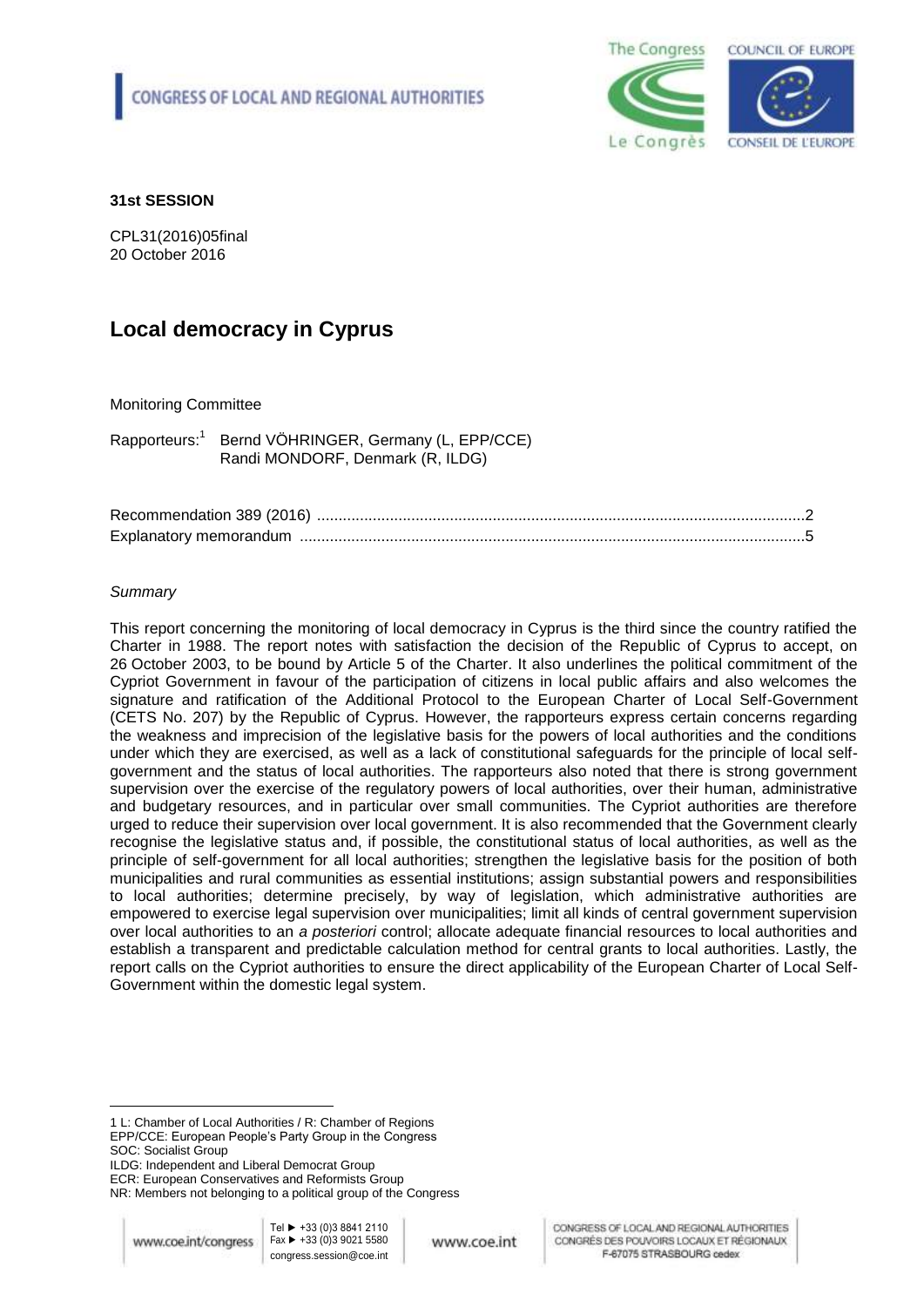### <span id="page-1-0"></span>**RECOMMENDATION**<sup>2</sup>

1. The Congress of Local and Regional Authorities of the Council of Europe refers to:

*a.* Article 2, paragraph 1.*b* of Statutory Resolution [CM/Res\(2011\)2](https://wcd.coe.int/ViewDoc.jsp?p=&Ref=CM/Res(2011)2&Language=lanEnglish&Ver=original&Site=COE&BackColorInternet=C3C3C3&BackColorIntranet=CACC9A&BackColorLogged=EFEA9C&direct=true) relating to the Congress, which provides that one of the aims of the Congress shall be "to submit proposals to the Committee of Ministers in order to promote local and regional democracy";

*b.* Article 2, paragraph 3 of Statutory Resolution [CM/Res\(2011\)2](https://wcd.coe.int/ViewDoc.jsp?p=&Ref=CM/Res(2011)2&Language=lanEnglish&Ver=original&Site=COE&BackColorInternet=C3C3C3&BackColorIntranet=CACC9A&BackColorLogged=EFEA9C&direct=true) relating to the Congress, stipulating that "The Congress shall prepare on a regular basis country-by-country reports on the situation of local and regional democracy in all member States and in States which have applied to join the Council of Europe, and shall ensure, in particular, that the principles of the European Charter of Local Self-Government are implemented'';

*c.* Resolution 307 (2010) REV2 on procedures for monitoring the obligations and commitments entered into by the Council of Europe member States in respect of their ratification of the European Charter of Local Self-Government;

*d.* the appended explanatory memorandum on local democracy in Cyprus.

2. The Congress notes that:

*a*. The Republic of Cyprus acceded to the Council of Europe on 24 May 1961. Cyprus signed the European Charter of Local Self-Government (ETS no. 122, hereafter "the Charter") on 8 October 1986, and then ratified the Charter on 16 May 1988 which entered into force on 1 September 1988. Since the ratification of the Charter, the Republic of Cyprus has not considered itself bound by article 7 para. 2;

*b.* Cyprus acceded to the European Outline Convention on Transfrontier Co-operation between Territorial Communities or Authorities (CETS No. 106) on 18 December 2013. It acceded to the three Additional Protocols to the European Outline Convention on Transfrontier Co-operation between Territorial Communities or Authorities (CETS No. 159, 169 and 206) on 17 April 2014. Cyprus has also signed and ratified on 28 September 2012 the Additional Protocol to the European Charter of Local Self-Government on the right to participate in the affairs of a local authority (CETS No. 207);

*c.* the Monitoring Committee decided to review the situation of local democracy in Cyprus in the light of the Charter. It appointed Mr Bernd Vöhringer, Germany (L, EPP/CCE) and Ms Randi Mondorf, Denmark (R, IDLG) as co-rapporteurs. They were tasked with drawing up a report on local democracy in Cyprus and submitting it to the Congress;

*d.* the monitoring visit took place from 5 to 7 April 2016. During the visit, the Congress delegation met with representatives of various political institutions such as the Ministry of Finances, the Ministry of the Interior, the President of the Supreme Court, the State Audit Office, the Office of the Ombudsman and the local authorities of the Capital City of Nicosia, the Kokkinotrimithia Community and the municipalities of Ayios Dhometios and Paphos. The detailed programme of the visit is appended;

*e*. the delegation wishes to thank the Cypriot authorities at central and local level as well as the Cypriot delegation to the Congress and the national associations of local authorities and all the persons met during the visit for their readiness to assist and the information they supplied. The delegation also thanks the Ambassador of Cyprus to the Council of Europe who contributed to the organisation and smooth running of the visit.

 $\overline{a}$ 

<sup>2</sup> Debated and approved by the Chamber of Local Authorities on 20 October 2016 and adopted by the Congress on 21 October 2016, 3rd sitting (see document CPL31(2016)05final, explanatory memorandum), rapporteurs: Bernd VÖHRINGER, Germany (L, EPP/CCE) and Randi MONDORF, Denmark (R, ILDG).

<sup>3</sup> They were assisted by Mr Zoltan Szente, member of the Group of Independent Experts on the European Charter of Local Self-Government, and the Congress Secretariat.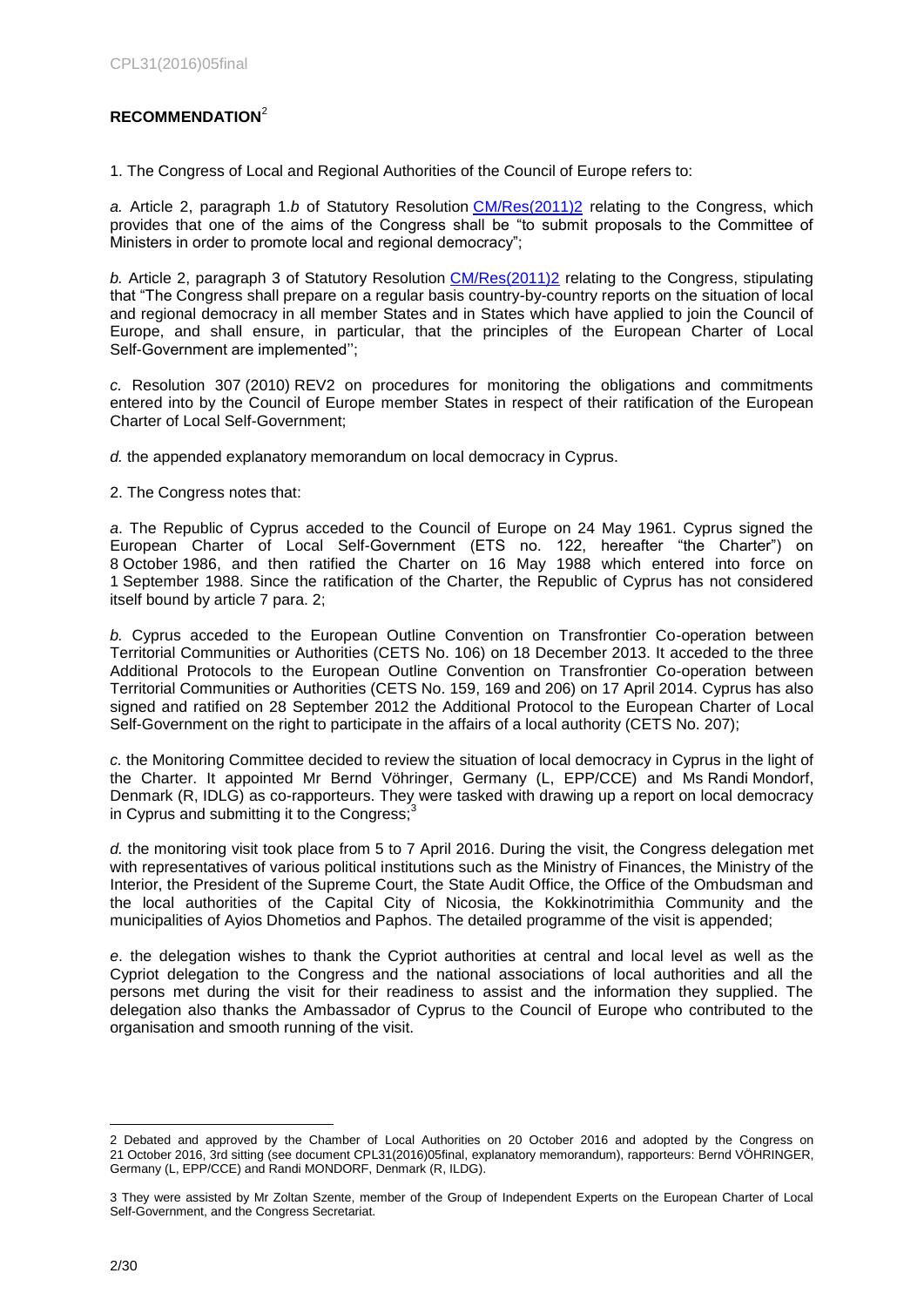3. The Congress notes with satisfaction:

*a.* the decision of the Republic of Cyprus to accept on 26 October 2003 to be bound by Article 5 of the Charter and to withdraw subsequently its declaration over this article in full accordance with the spirit of the Charter;

*b.* the signature and ratification by the Republic of Cyprus of the Additional Protocol to the European Charter of Local Self-Government on the right to participate in the affairs of a local authority which illustrate a political commitment toward the participation of citizens in local public affairs.

4. The Congress expresses its concern at:

*a.* the weakness and imprecision of the legislative basis for the powers and responsibilities of local authorities and for the conditions under which they are exercised as well as the absence of constitutional safeguards for the principle of local self-government and the status of local authorities (Articles 2, 4.2, 7.1, 7.3 and 9.2);

*b.* the fact that only minimal responsibilities are conferred by the relevant law to local authorities and particularly the lack of genuine local government functions that can be exercised fully and exclusively (art. 3.1 and 4.4);

*c.* the importance of government supervision on the exercise of the regulatory powers of local authorities and on the personnel, administrative and budgetary resources, and the current lack of clarity over the administrative authorities entitled to exercise such supervision over municipalities (Articles 8, 6.2 and 9.6);

*d.* the inadequacy of resources available to local authorities to exercise their powers, leading to a dependency on the State, in particular in the case of small communities (Articles 6.2, 9.4 and 9.5), as well as the differences between the municipalities and communities with regard to their personnel and other technical resources (Article 6.2);

*e.* the weak legal status of the Charter in the domestic legal system of Cyprus and, particularly, the absence of direct applicability of its ratified provisions.

5. In the light of this, the Congress asks the Committee of Ministers to invite the Cypriot authorities to:

*a.* provide clear recognition of the legislative and, if practicable, the constitutional status of local governments as well as the principle of self-government for all local authorities in order to strengthen their substantial role in regulating and administering local public affairs and to regulate the legal standing of local councillors allowing the free exercise of their functions;

*b.* strengthen the legislative basis of both the position of municipalities and communities as essential institutions and their substantial role in regulating and administering local public affairs and regulate the legal standing of the elected members of local councils to allow the free exercise of their functions;

*c.* assign substantial powers and duties to local authorities so that they can exercise them fully and exclusively in practice and, in accordance with the principle of subsidiarity, define the relevant tasks as genuine local government functions;

*d.* determine precisely, by way of legislation, which administrative authorities are empowered to exercise legal supervision over municipalities;

*e.* limit every kind of government supervision over local governments to an *ex post* control of legality of the operation and regulation of the municipalities and communities, and relinquish the power of government to give prior consent to the budget of each local government;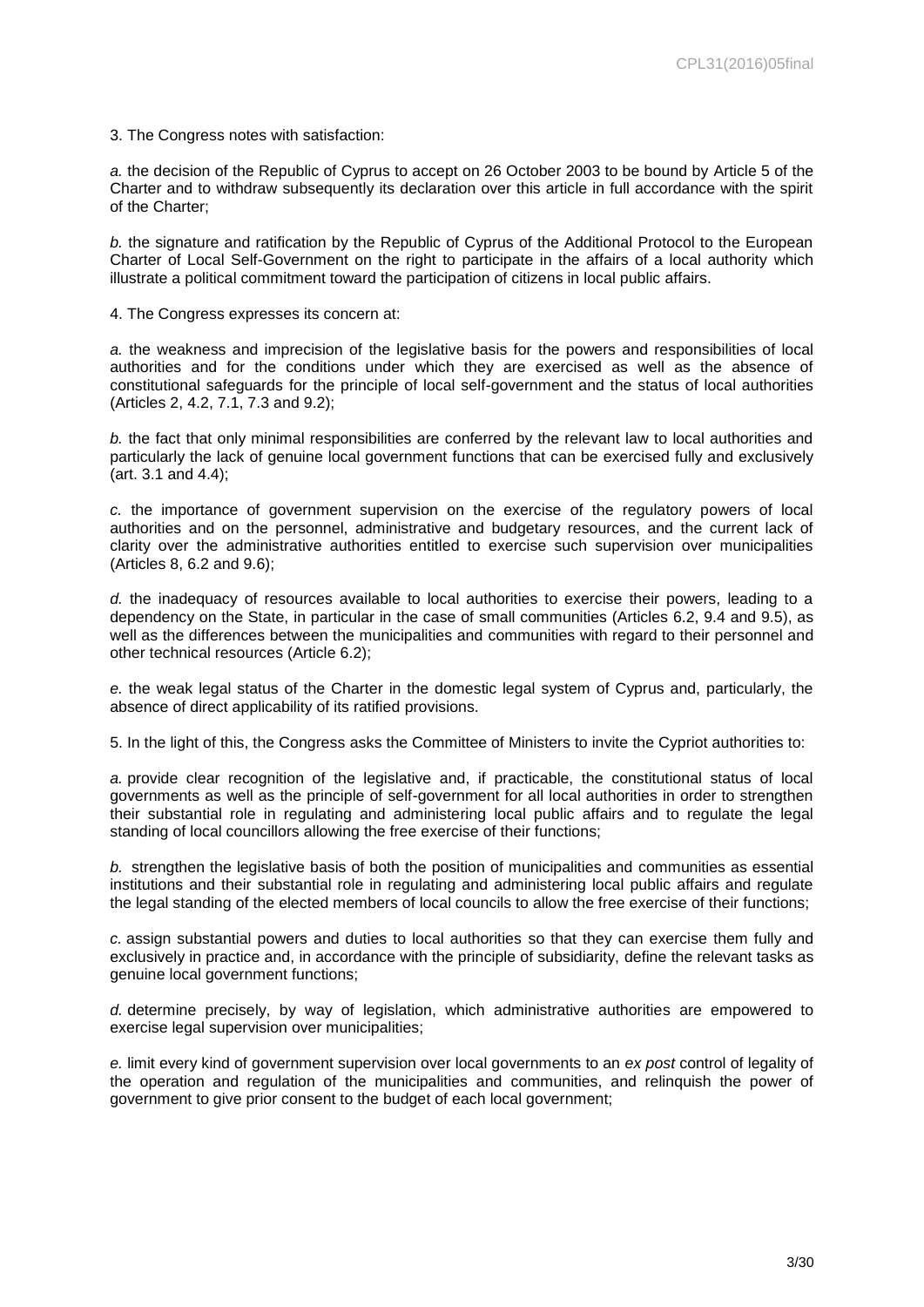*f.* draw up legislation setting out formally the procedures for consulting local authority representatives and national local government unions to ensure that they are effectively consulted, that is in due time and in an appropriate manner, on all questions concerning those authorities directly, in particular on financial questions;

*g.* provide adequate financial resources for local authorities which should be commensurate with their responsibilities and which they may dispose of freely within the framework of their powers;

*h.* establish a transparent and predictable method to calculate central grants to local authorities based on a careful assessment of local needs and introduce a financial equalisation mechanism between local authorities;

*i.* ensure the direct applicability of the European Charter of Local Self-government within the domestic legal system and in particular, that the Charter be given due consideration in court proceedings.

6. The Congress calls on the Committee of Ministers to take account of this recommendation on local democracy in Cyprus and the accompanying explanatory memorandum in its activities relating to this member State.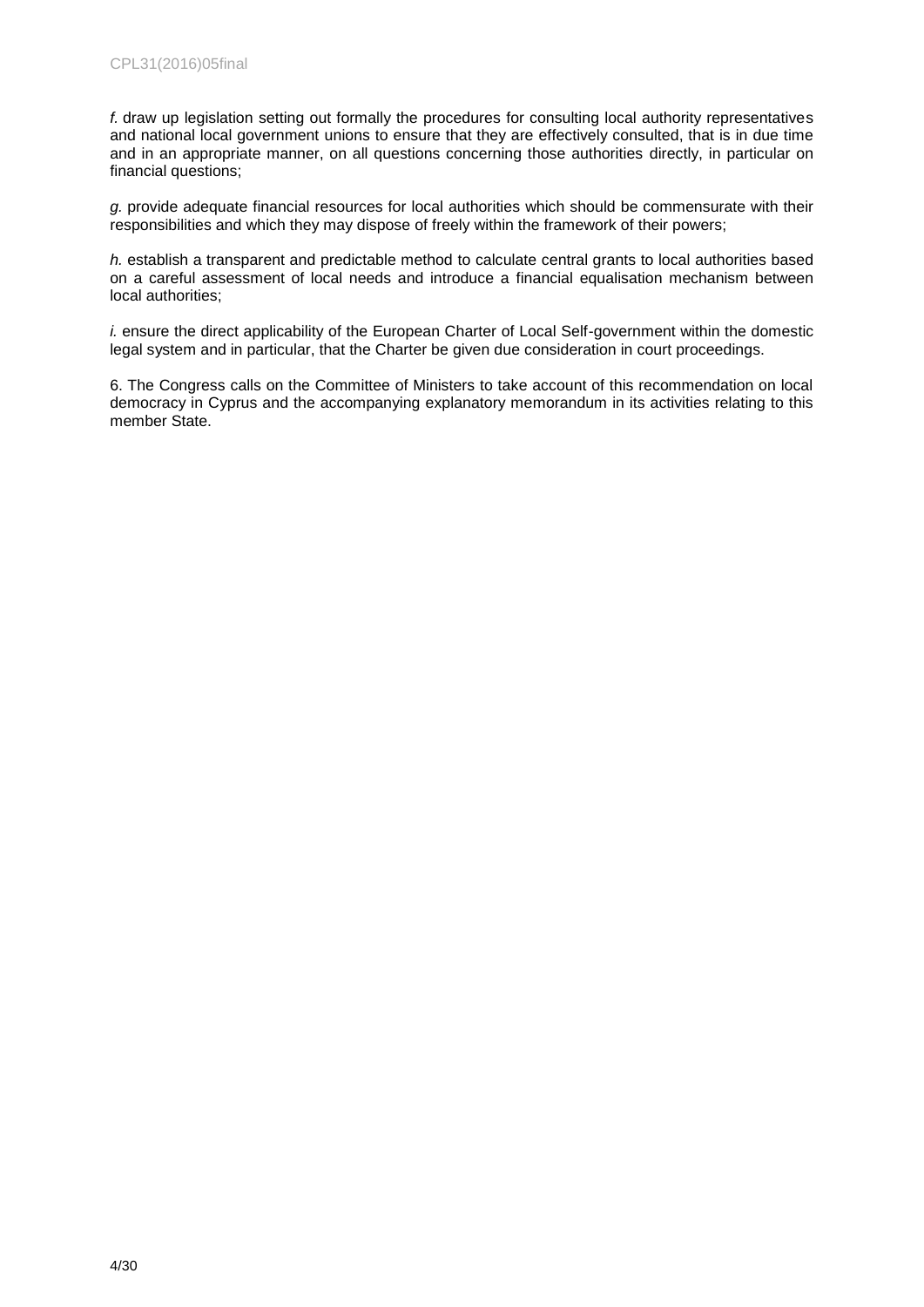## <span id="page-4-0"></span>**EXPLANATORY MEMORANDUM**

## **Table of contents**

| 1.             |       |                                                                                        |  |
|----------------|-------|----------------------------------------------------------------------------------------|--|
| 2.             |       |                                                                                        |  |
| 3.             |       |                                                                                        |  |
| $\mathbf{4}$ . |       |                                                                                        |  |
|                | 4.1   |                                                                                        |  |
|                | 4.2   |                                                                                        |  |
|                | 4.3   |                                                                                        |  |
| 5.             |       |                                                                                        |  |
| 6.             |       | Organisational structure and decision-making process of local authorities 12           |  |
| 7 <sub>1</sub> |       |                                                                                        |  |
|                | 7.1   |                                                                                        |  |
|                | 7.2   |                                                                                        |  |
|                | 7.3   |                                                                                        |  |
|                | 7.3.1 |                                                                                        |  |
|                | 7.3.2 |                                                                                        |  |
|                | 7.3.3 |                                                                                        |  |
|                | 7.4   |                                                                                        |  |
|                | 7.5   |                                                                                        |  |
| 8.             |       | Central-local government relations and the procedure for consultations between         |  |
|                |       |                                                                                        |  |
|                | 8.1   |                                                                                        |  |
|                | 8.2   | Consultation with local authorities; local government associations  18                 |  |
| 9.             |       | Analysis of the situation of local democracy on an article by article basis 18         |  |
|                | 9.1   | Principle and concept of local self-government (Articles 2 and 3) 18                   |  |
|                | 9.2   |                                                                                        |  |
|                | 9.3   |                                                                                        |  |
|                | 9.4   |                                                                                        |  |
|                | 9.5   | Exercising responsibilities and government supervision (Article 8)  22                 |  |
|                | 9.6   |                                                                                        |  |
|                | 9.7   | Rights to associate and legal protection of local governments (Articles 10 and 11)  25 |  |
|                | 9.8   |                                                                                        |  |
| 10.            |       |                                                                                        |  |
|                |       |                                                                                        |  |

Appendix 1 – [Programme of the Congress monitoring visit to the Republic of Cyprus](#page-27-0) .........................28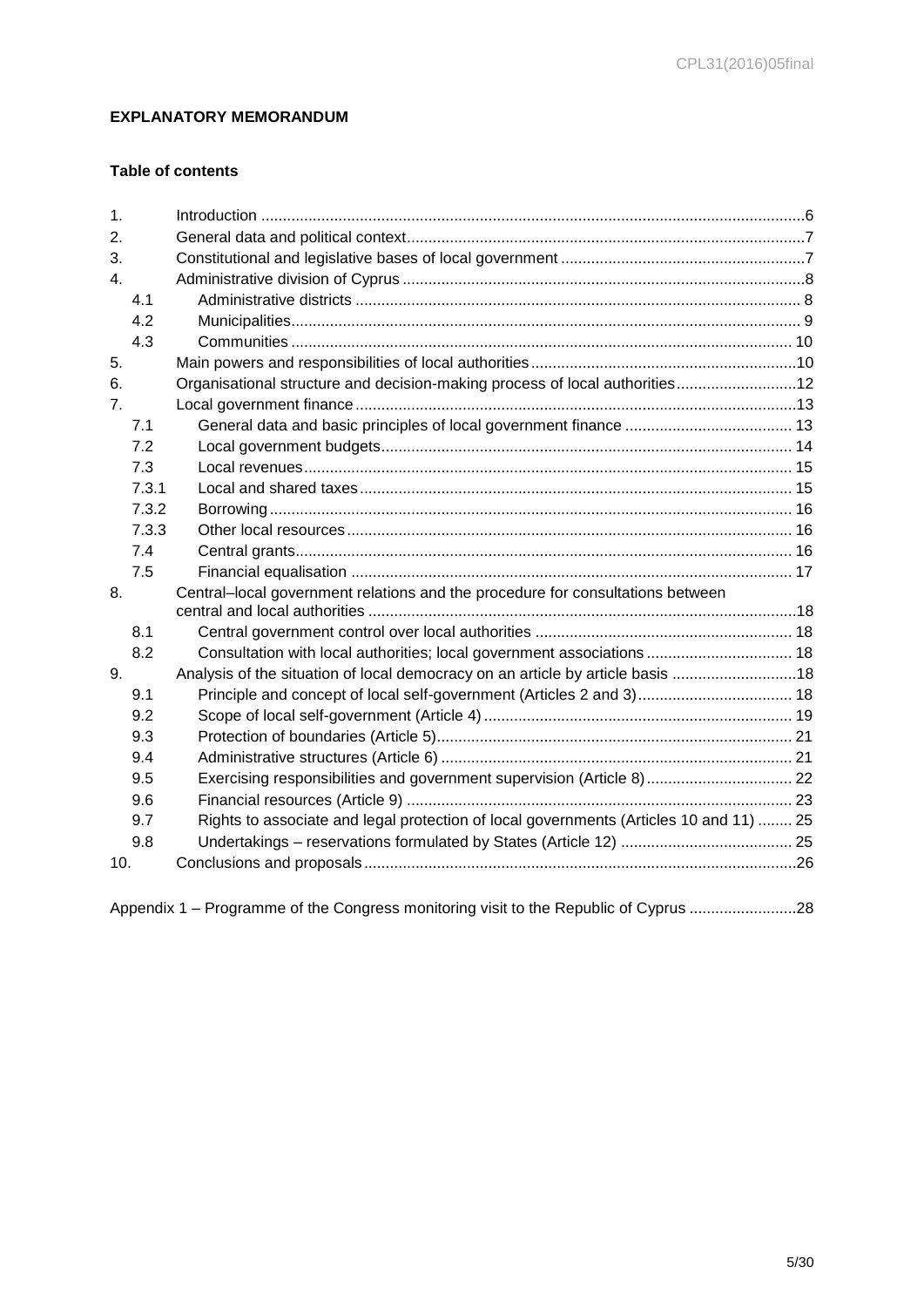### <span id="page-5-0"></span>**1. Introduction**

1. Cyprus signed the European Charter of Local Self-Government (hereinafter "the Charter") on 8 October 1986, and ratified it on 16 May 1988. The Republic of Cyprus does not consider itself bound by paragraph 2 of Article 7 of the Charter. The country signed the Additional Protocol to the European Charter of Local Self-Government on the right to participate in the affairs of a local authority (CETS No.: 207) in 2011, ratified it on 28 September 2012 and it came into force as regards Cyprus on 1 January 2013. It also signed in 2011 and ratified on 18 December 2013 (entry into force on 19 March 2014)the European Outline Convention on Transfrontier Co-operation between Territorial Communities or Authorities (CETS No.: 106) , along with its Additional Protocol (CETS No. 159) and Protocol No 2 (CETS No. 169), which it signed on 8 September 2011 and ratified on 17 April 2014, making them enter into force for Cyprus on 18 July 2014. Finally, Cyprus signed [Protocol No. 3 to the](http://www.coe.int/en/web/conventions/full-list/-/conventions/treaty/206)  [European Outline Convention on Transfrontier Co-operation between Territorial Communities or](http://www.coe.int/en/web/conventions/full-list/-/conventions/treaty/206)  [Authorities concerning Euroregional Co-operation Groupings \(ECGs\)](http://www.coe.int/en/web/conventions/full-list/-/conventions/treaty/206) (CETS No. 206), on 8 September, 2011, and ratified it on 17 April, 2014. The Protocol No 3 entered into force on 1<sup>st</sup> August, 2014.

2. According to Article 2, paragraph 3 of Statutory Resolution (2011)2 of the Council of Europe Committee of Ministers, the Congress of Local and Regional Authorities (hereinafter referred to as "the Congress") prepares reports on a regular basis on the state of local and regional democracy in all Member States of the Council of Europe.

3. Up to now, two monitoring reports and Congress recommendations have been made on Cyprus, the first one in 2001 (Recommendation 96 (2001[\)1](https://wcd.coe.int/ViewDoc.jsp?p=&id=823603&Site=Congress&BackColorInternet=C3C3C3&BackColorIntranet=CACC9A&BackColorLogged=EFEA9C&direct=true#P4_24) on local democracy in Cyprus, and the one second in 2005 (Recommendation 178 (2005) on local democracy in Cyprus.

4. Pursuant to the revised Resolution 307 (2010), the monitoring procedure must be carried out every five years in each Council of Europe Member State having signed and ratified the European Charter of Local Self-Government.

5. In order to prepare a new and complete monitoring report, the Monitoring Committee appointed a delegation, which consisted of two co-rapporteurs, Mr Bernd Vöhringer, (Germany, L, EPP/CCE<sup>4</sup>), rapporteur on local democracy and Ms Randi Mondorf (Denmark, R, ILDG<sup>5</sup>), rapporteur on regional democracy. They were assisted by Prof. Zoltán Szente, member of the Group of Independent Experts on the European Charter of Local Self-Government, and the secretariat of the Monitoring Committee.

6. The monitoring visit took place between 5 and 7 April 2016, providing opportunity for the rapporteurs of the Congress to meet the Minister of Finance, as well as the senior officials of the Ministry of the Interior. The Delegation also met members of the national associations of local authorities (the Union of Cyprus Municipalities and the Union of Cyprus Communities), members of the National Delegation of Cyprus to the Congress, the President of the Supreme Court, the Ombudsman, and the Auditor General as well as leading officials of the Audit Office, the mayor and the deputy mayor of the capital city Nicosia, of Ayios Dhometios and of Paphos, and the President of the community of Kokkinotrimithia. The rapporteurs regret that they did not have the opportunity to meet the members of the House of Representatives. The detailed programme is in appendix of the present report.

7. The rapporteurs wish to thank the Cypriot authorities and the representatives of national associations of local authorities, and all those whom the delegation of the Congress of the Council of Europe met on the visit for their readiness to assist the delegation and for the information they so willingly provided.

8. This report has been prepared on the basis of the information and data collected during the monitoring visit, and received from the host institutions and Cypriot counterparts of the delegation (for the used data and written documents see Appendix 2).

 $\overline{a}$ 

<sup>4</sup> EPP/CCE: European People's Party Group in the Congress.

<sup>5</sup> ILDG: Independent LiberalDemocrat Group in the Congress.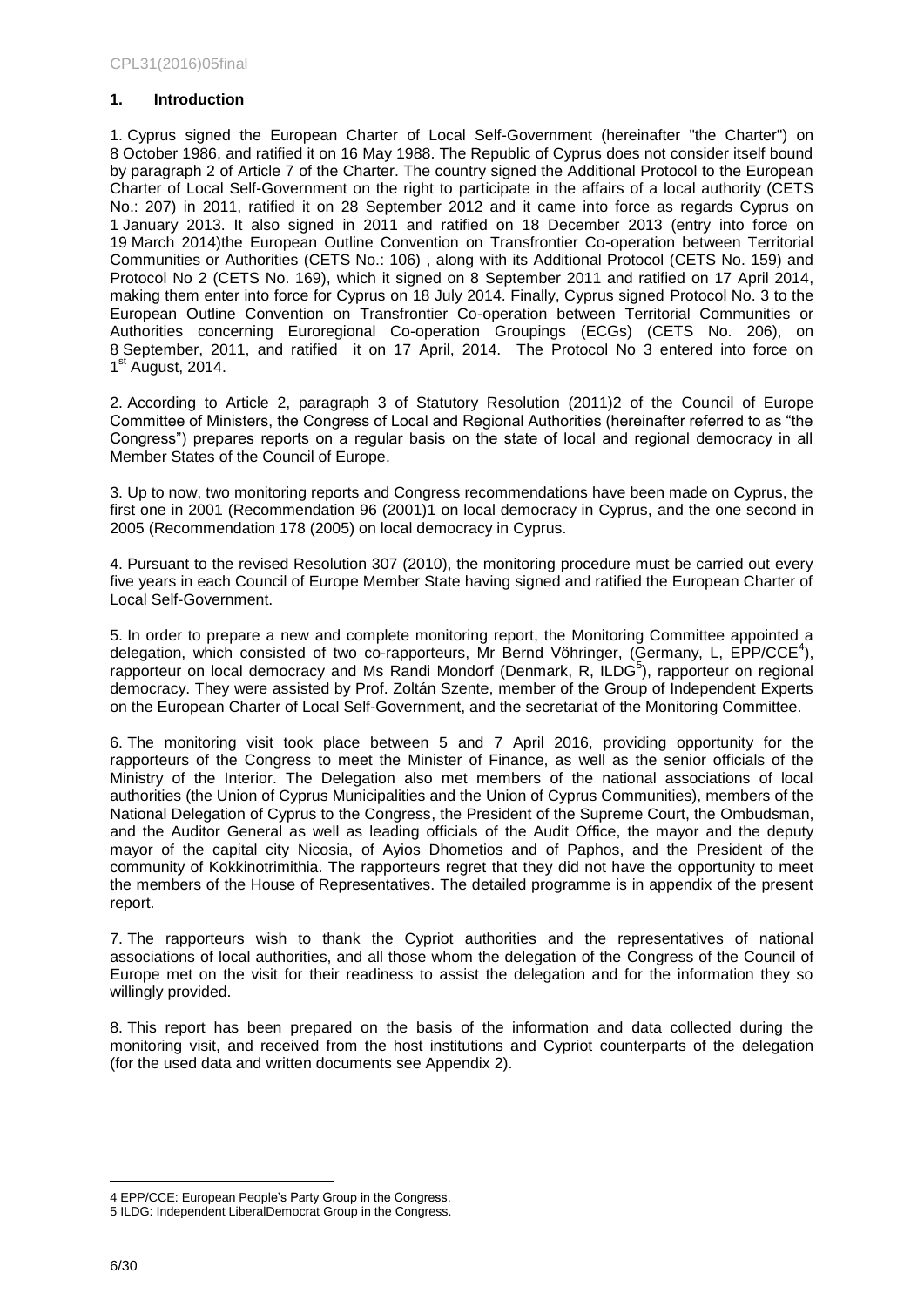### <span id="page-6-0"></span>**2. General data and political context**

9. The Republic of Cyprus is an [island country](https://en.wikipedia.org/wiki/Island_country) in the [Eastern Mediterranean](https://en.wikipedia.org/wiki/Eastern_Mediterranean) Sea, not far from Syria and Turkey. Its capital city is Nicosia (*Lefkosia*), the last divided capital in Europe. The population of the municipal area of Nicosia is about 55.000 people (the population of the greater urban area is about 239,277 inhabitants<sup>6</sup>). Most government buildings are seated in the capital city. Cyprus has been divided since the Turkish invasion in 1974. The Republic of Cyprus cannot execute its sovereignty in the northern part of the island. This report focuses on the situation in the areas controlled by the Government of the Republic of Cyprus.

10. According to the 2011 census, the total population of Cyprus is of 1,133,803 inhabitants, from which 838,897 are in the government-controlled area of the Republic of Cyprus and 294.906 in the non-government controlled area (2011 population census). The total population of Cyprus was estimated to be 1,172,071 people in 2015. The country has a multi-ethnic society in the following distribution: Greek Cypriots 77%, Turkish Cypriots 18.3%, Armenian-Georgians 0.9%, Roman Catholics and Maronites 0.5%, and about 10.500 persons of Russian origin.

11. Cyprus became an independent country in 1960 when it ceased to be a British Colony. In the same year was adopted the Constitution establishing the Republic of Cyprus as a sovereign state. The major aims of the new constitutional rules were not only to institutionalize the traditional system of the separation of powers, but also to establish a complex power-sharing between the Greek Cypriots and the Turkish Cypriots communities.

12. Cyprus has a form of government that is a presidential republic. The head of state is the President who is directly elected for a five-year term of office and must be elected by an absolute majority of voters. He is also the chief of the Council of Ministers whose members he/she appoints and dismisses. Currently there are eleven ministries.

13. The legislative power is exercised by a unicameral parliament (House of Representatives, *Βουλή των Αντιπροσώπων*) which is elected by universal, direct, secret vote for a five-year term of office. All citizens over the age 18 have a suffrage. In Cyprus, the participation in parliamentary elections is compulsory for voters. According to the Constitution, the House of Representatives has 80 MPs, out of which 56 seats are reserved to the Greek Cypriot Community to which Armenians, Latins and Maronites belong also, according to the constitutional provisions. 24 seats are allocated to the Turkish Cypriot Community.

14. The judicial power is exercised by courts. In Cyprus, there is a two-level judicial system where several different types of courts decide at first instance, while the Supreme Court has an appellate jurisdiction. The Supreme Court has the power also to review the constitutionality of statutes and other legal norms.

15. Cyprus has been a member of the Council of Europe since 1961 and joined the European Union in 2004.

### <span id="page-6-1"></span>**3. Constitutional and legislative bases of local government**

16. The Constitution of 1960 recognises local authorities only in an indirect way requiring, on the one hand, that separate municipalities must be established in the five largest towns of the Republic, namely in Nicosia, Limassol, Famagusta, Larnaca and Paphos for both the Greek and the Turkish communities, and, on the other hand, among the incompatibility rules (e.g. certain public offices, like the President of the Republic or Ministers may not be in parallel members of any municipal council).

17. In fact, the subject of the Constitution was not to lay down the very basic rules of local government, but rather, to regulate the relationship between the Greek Cypriots and Turkish Cypriots Communities providing that the composition of municipal organs must be based on proportional representation of the two communities. The Constitution provides also separate taxation at local level for the two communities, as well as separate responsibilities for issuing licences or permits relating to premises, places or building operations, or establishing town planning.

<sup>6</sup> According to the census of 1 October 2011.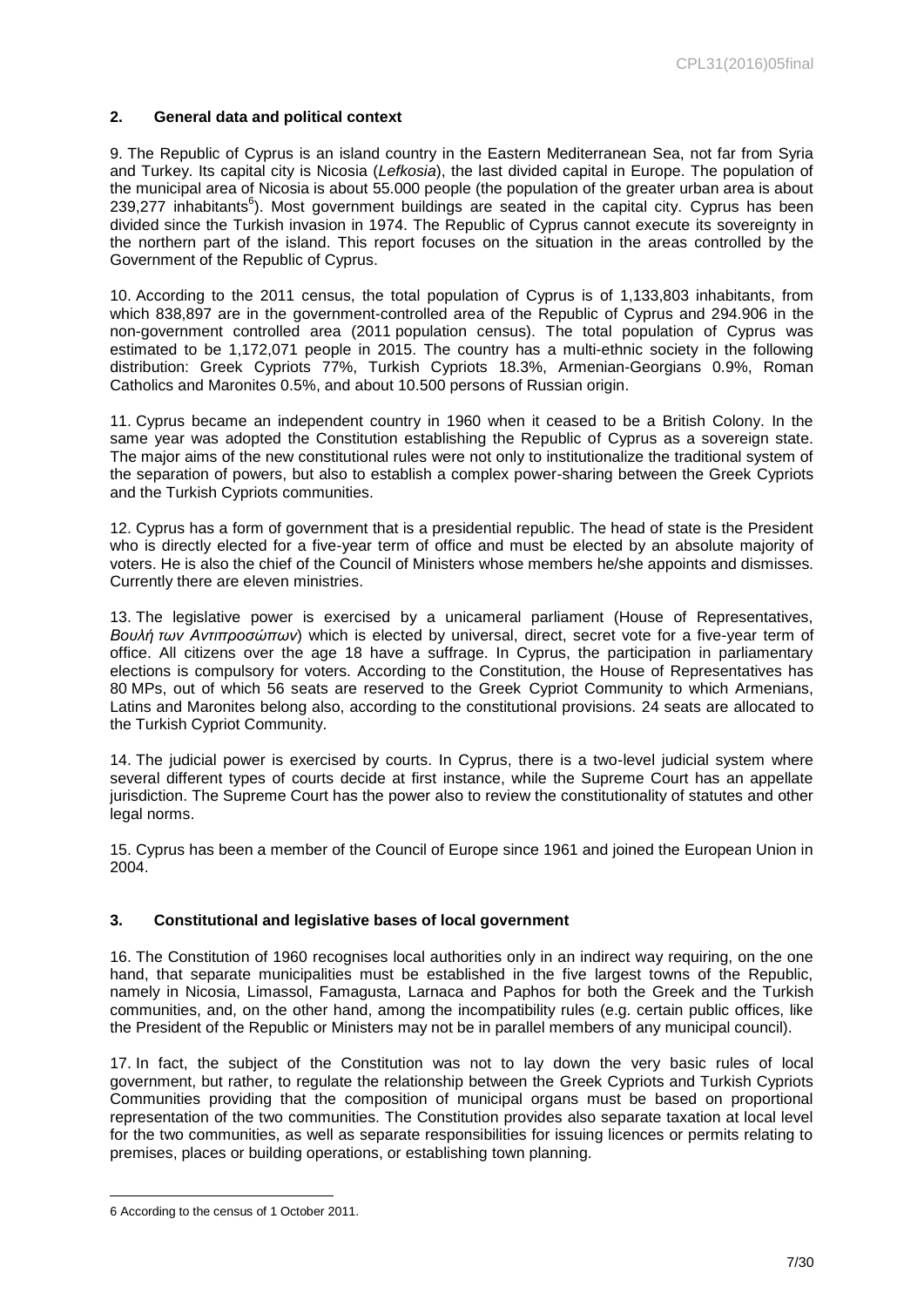18. However, owing to the conflicts of the two communities, which broke out in 1963, the constitutional provisions guiding the relationship between the Greek Cypriots and Turkish Cypriots remained dead letters of the Constitution. Already before the Turkish invasion, the representatives of the Turkish Cypriots community had not participated in the work of the constitutional bodies. In this situation, in order to enable the state to exist and the public bodies to function, the so-called "doctrine of necessity" has been invoked empowering the Greek Cypriot members of Parliament to adopt laws.

19. The legal and administrative status of municipalities is regulated by the Law No. 111 of 1985 on Municipalities (hereinafter: Municipalities Law). This law has been amended more than fifty times since its entry into effect and it is under total revision now (for the most significant planned changes see below). The legal status, organisational matters and the major tasks and functions of the communities are regulated by the Communities Law of 1999 (No 86) which has also been many times amended. Besides these laws, some other statutes determine also mandatory tasks for municipalities and communities.

20. In theory, all displaced municipalities and communities have preserved their local government status, and they are located outside the government-controlled area.

21. Local elections of all mayors and members of local councils are held every five years, on a date determined by the Minister of Interior, in accordance with the law. A proportional voting system is used for local elections, where the participation (similarly to the parliamentary elections) is compulsory for citizens. The candidates may stand for local elections either as party members or independent candidates. All mayors are elected directly. It is to be noted that the nationals of other European Union Member States may have a right to vote at local elections if they have attained the age of 18 years and are registered in the electoral list as local inhabitants. All those registered voters who are over 25 years old, are eligible to be elected as a mayor or councillor.

### <span id="page-7-0"></span>**4. Administrative division of Cyprus**

### <span id="page-7-1"></span>*4.1 Administrative districts*

22. Cyprus has a unitary structure with a one-tier local government system. However, the territory of Cyprus is divided into six administrative districts named after their seat municipalities: Famagusta, Kyrenia, Larnaca, Limassol, Nicosia and Paphos. In fact, these are (state) administrative regions subordinated to the central government. They are headed by District Officers, who are senior civil servants and appointed by the Government. The major function of District Officers is to coordinate the activities of central ministries in their area of jurisdiction, under the direct control of the Ministry of the Interior.

23. Although there is a one-tier local government system in Cyprus, local authorities have two types: municipalities (mainly in towns over 5,000 inhabitants) and communities (for rural areas). They have different legal and administrative status and partly different range of powers and responsibilities.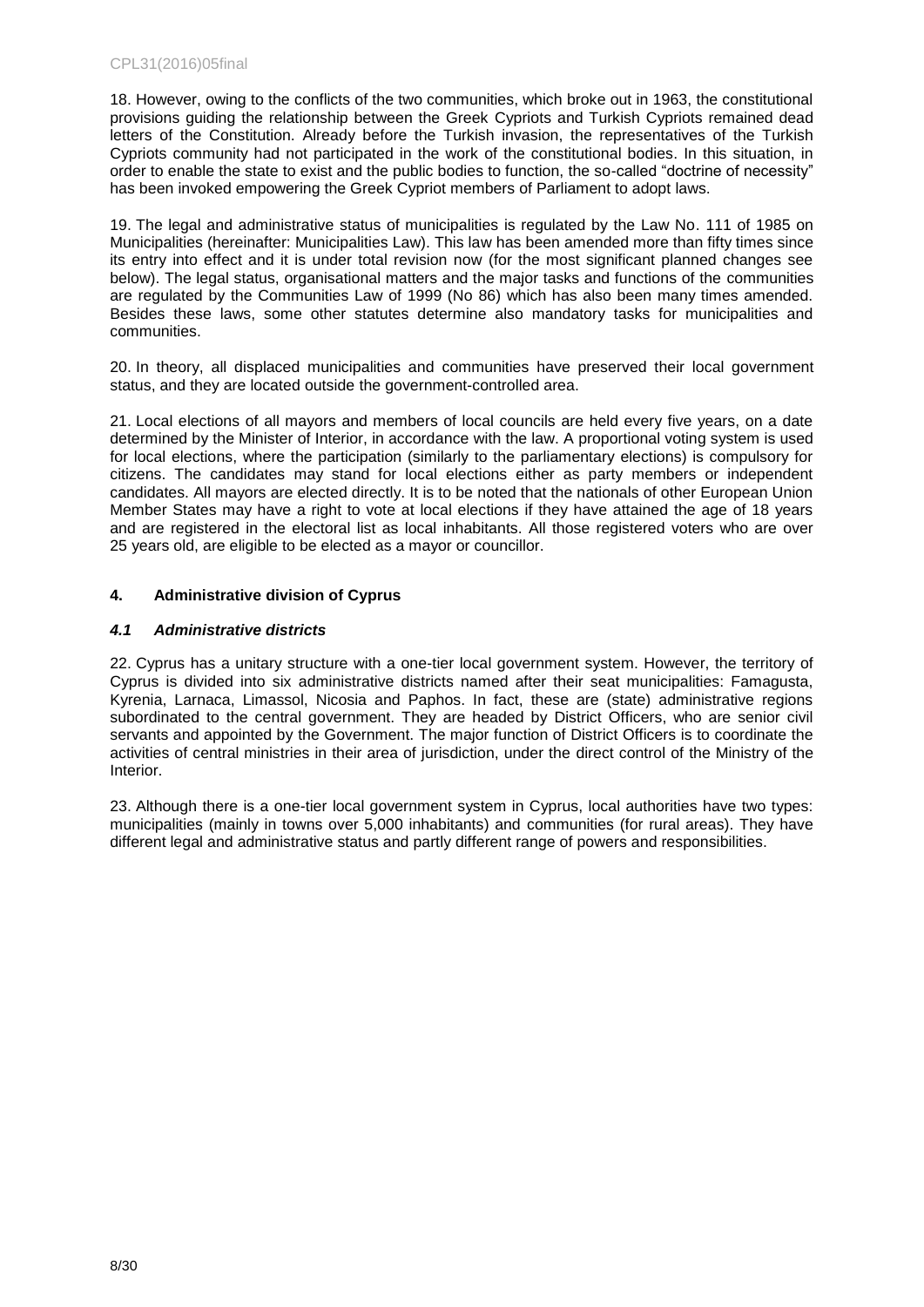

### <span id="page-8-0"></span>*4.2 Municipalities*

24. At the moment, there are 30 municipalities (39 together with the municipalities of the northern part). These municipalities are regarded as "displaced" ones in the sense that they continue to maintain their legal status, although their mayors and councils have "temporarily" been displaced. It should also be noted that other municipalities as well and communities which are under the governmental control of Cyprus suffer from an inability to exercise their competencies over their entire area of jurisdiction. They are located along the division line, which entails that these parts either fall into the Northern part, or into the buffer zone.

25. Despite the fact that Nicosia, the capital city, the most important political, economic and cultural centre has a distinguished place in the country, it does not have a special administrative status. The Municipality of Nicosia is one of the municipal governments, even if it has – together with other regional centres like Limassol, Larnaca and Paphos – some additional functions delegated by the central government. Nicosia, Limassol, Larnaca and Paphos are planning authorities.

26. Each municipality is a legal person of public law, which means that they may sue and be sued under their own name and interest.

27. According to the Municipalities Law, new municipality can be established in a town, a village, or a group of towns or villages having a population of over five thousand inhabitants, if the Council of Ministers, after the consent of the local population in a plebiscite for this purpose, certifies that such an area has the financial capacity to function adequately and efficiently as a municipality. For this aim, the population of the affected area may turn to the Government for approving and calling a local plebiscite. If the majority of votes support the establishment of the new municipality, the Council of Ministers issues an order accordingly.

28. It is worth noting too that any municipality, if its population falls below 4,000 inhabitants in three consecutive years, may be abolished (and become a commune). The abolishment of any municipality must be ordered by the Council of Ministers.

29. Under certain conditions laid down by the Municipalities Law, two or more municipalities or villages may merge into a larger local government unit. For this purpose, the affected local authorities may apply to the Minister of Interior for the approval of their amalgamation. The amalgamation process may also be initiated by the Minister, if he/she considers that the merger of a municipality or a village with its neighbouring local authority is "desirable". In whatever way the process has been started, the popular consent of the affected local authorities is needed by a local plebiscite. The Council of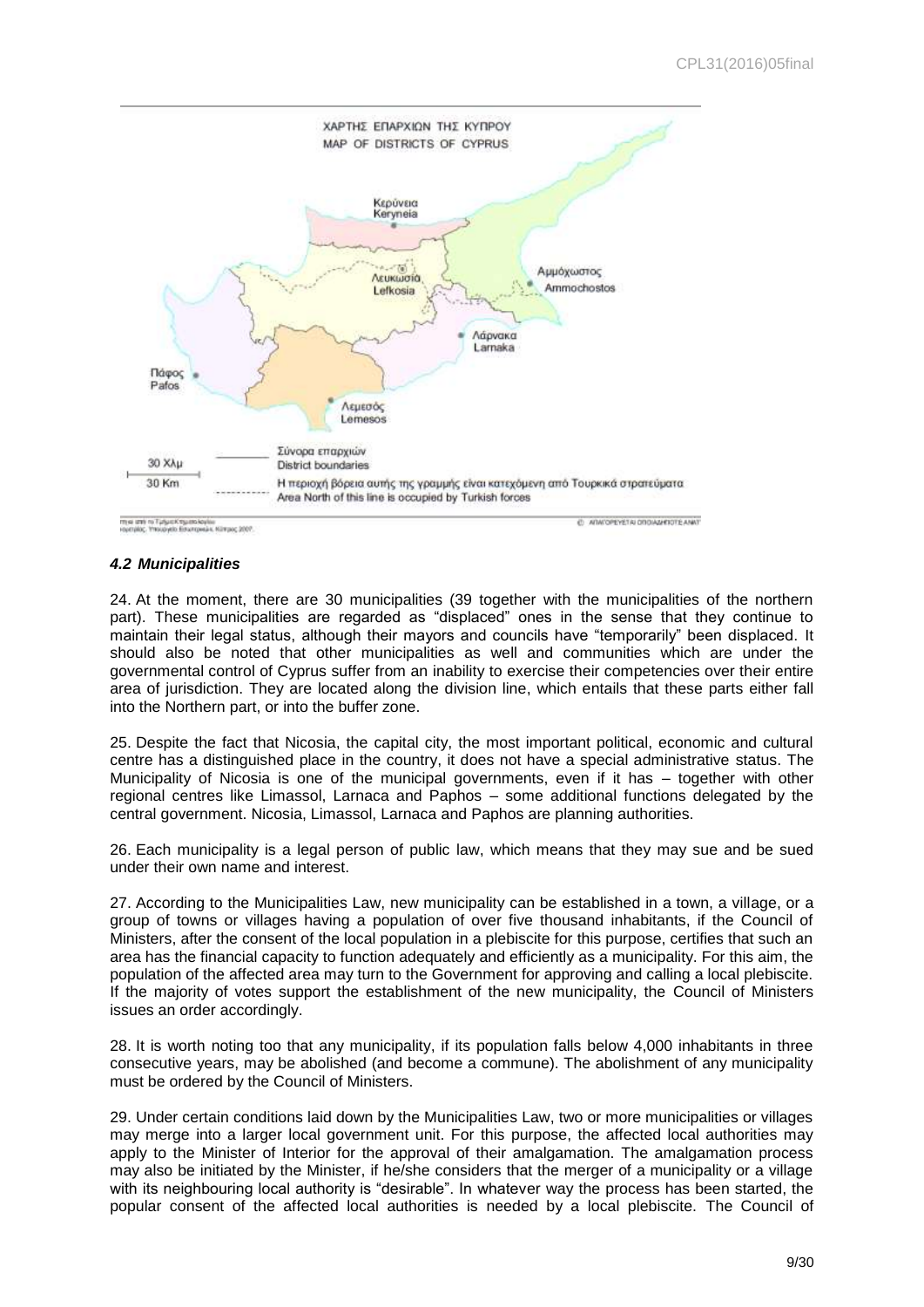Ministers approve of such mergers provided that plebiscites are successful. The relevant order of the Government may comprise supplementary instructions that are considered necessary for the effective implementation of the amalgamation.

30. On the application of the affected municipalities, and after hearing their views, the Council of Ministers may order the redefinition, alteration, extension or diminution of the municipal boundaries.

### <span id="page-9-0"></span>*4.3 Communities*

31. As it was discussed above, the creation and functioning of the communities is governed by the Communities Law of 1999. Today, 492 communities exist, 350 of which are located in the government-controlled area. Although the communities have more or less the same functions as the municipalities, there are a number of small communities which cannot work without external assistance.

### <span id="page-9-1"></span>**5. Main powers and responsibilities of local authorities**

32. According to the Municipalities Law, municipalities have general competence, which means that they may administer all local affairs and may exert all powers vested in them by law. Local government powers and duties are exercised by the council and the mayor. In spite of this provision of the law on the general competence of local governments in local matters, the same law specifies the main compulsory tasks and functions of municipalities. Tasks and powers which are not enumerated in this list or in other laws belong to the responsibilities of administrative agencies of the central government.

33. The Municipalities Law confers the task of town planning to the municipalities. In Cyprus, this power includes the issuance of planning permits. However, the power of town planning appears to be a delegated state administrative duty, because, as the law declares, a municipality may exercise any town planning powers "which may be transferred to it by the Minister". In this context, the Minister has delegated his power regarding the issuing of planning permits for certain developments to the municipalities of Nicosia, Limassol, Larnaca and Paphos. All municipalities, however, have competency to issue building permits, according to the Streets and Buildings Regulation Law.

34. Another major function of municipalities is water supply. Municipalities provide the construction, maintenance and operation of water supply systems of their own local community. In addition, they maintain the sewer and drain systems in the municipal area. Some municipalities have chosen to carry out these prerogatives on their own, as the law prescribes. In some of the major urban areas, however, these prerogatives are carried out by Water and Sewerage Boards – established by separate laws – which are administrated by a Council/Board comprised of elected officials (mayors and councillors) representing all participating municipalities.

35. Municipalities are in charge of road maintenance, construction of public roads and bridges, street lighting and cleaning of public domains.

36. They are also responsible for waste collection and disposal. They operate public cemeteries, baths, lavatories and other sanitary installations.

37. Some supervisory and regulatory powers of municipalities are also specified by law, like the control of all bakeries, the regulation of the "keeping, breeding or custody of any animals and birds", or the establishment, maintenance and operation and control of slaughter houses. Municipalities may issue the building permits, permits and licenses for petrol station constructions, display of advertisements, sale of alcoholic beverages and tobacco, and dog possession. Planning permits are issued only by the municipalities of Nicosia, Limassol, Larnaca and Paphos. In fact, it is a task of state administration which has been delegated by the central government to the major urban centres.

38. Besides these, municipalities are in charge of certain economic tasks and functions, like the regulation of local business and trade as well as local markets.

39. Municipalities may promote, depending on their financial means, a vast range of activities and events including the arts, education, sport and social services.

40. However, in reviewing municipal tasks and functions, it is striking how many local public affairs are not regulated and managed by the municipalities. Virtually, most local public services, like social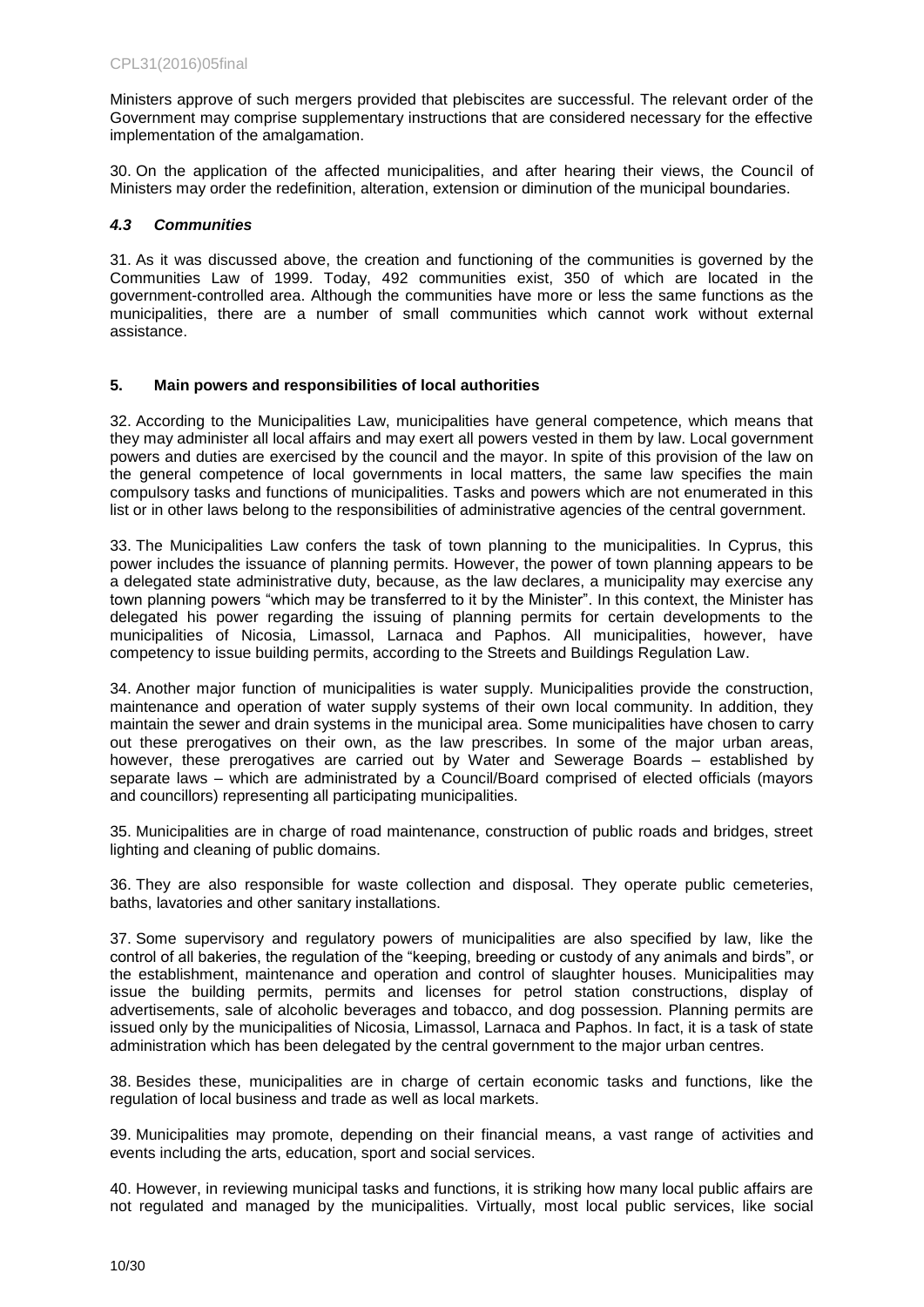welfare, public health, education, housing, public transport, and environment protection are fulfilled not by them, but by the units of state administration, even though there are some municipalities that provide, in cooperation with the central government, such services in varying proportions depending on their financial means. It should be stressed that Cypriot municipalities have only mandatory tasks, which means that they are not empowered to undertake voluntary (non-mandatory) tasks and functions in behalf of the local population. It has to be noted that large municipalities such as Nicosia provide social services to their citizens and may have some competences in the field of healthcare.

41. Municipalities may enter into a contract with other local authorities for the joint performance of certain public services, like public utilities. The Municipalities Law specifies the public services which can be delivered by such kind of local government consortia. The most typical of them is the maintenance of public utilities, but local authorities may establish associations also for waste collection and disposal, the construction and maintenance of streets, the issue of planning and building permits and other services determined by, from time to time, the Council of Ministers. In fact, these are intermunicipal (or -communal) associations (consortia) with the purpose of more effective public service delivery. In these cases, the contract must include the rate of contribution of every participant local authority to the total cost of the joint operation of the service producing organisations.

42. Municipalities have the power to make and issue local regulations (by-laws) too. Nevertheless, the range of the regulatory power of municipalities is, in accordance with the severely limited scope of responsibilities of local authorities, narrowly defined by law. As a matter of fact, all local regulations must be submitted by the competent Minister to the Council of Ministers for approval. Besides this, local government decrees, in general, need also the prior consent of the Parliament.

43. Local authorities have only a limited role in planning and implementing local development projects. Although the Municipalities Law of 1985 and some other laws enable the municipalities to carry out such projects (e.g. construction of municipal buildings/facilities, construction of streets), they need prior approval of the central authorities both for the technical aspects of the project as well as for its finances, including taking out a loan for the project. As to the communities, almost all local developments are planned and managed by central authorities.

44. The tasks and functions of communities are relatively similar to those of the municipalities.

45. Communal governments may cooperate with other communities or municipalities for joint public service delivery. According to the Communities Law, such kind of consortia may be run for certain technical services such as the construction and maintenance of community and municipal buildings, the road network, parks and other related issues, secretarial or accounting services, "hygienic services", regulation of traffic services or any other services deemed necessary to be supplied.

46. It should be noted that comprehensive administrative reform plans are under discussion in Cyprus. The whole process began in 2011, and until now, the major lines of the reform have been developed. If the planned changes will be implemented, they would deeply affect the range of powers and responsibilities of all local authorities, and the way as public functions are fulfilled. There are three proposed legislations: two for amending the Municipalities and the Communities Law and another one for the establishment and operation of the so-called "clusters", their competences and other relevant issues. According to the plans, six clusters will be established. In fact, these will be compulsory local government consortia taking over the most costly tasks and functions from municipalities and communities. Thus, they would run water management boards as well as the tasks of sewerage and waste disposal would also fall within the scope of their responsibility. The power of town planning and building permits would also be transferred to them.

47. The purpose of the establishment of the new clusters is to promote local government integration and the rationalization of public administration (e.g. both necessary permits of new buildings would be issued by the same authority). Although the rapporteurs have been informed by the representatives of the Ministry of Interior that the new consortia will get some powers and functions with the necessary financial resources from the central government, there is no precise information, at the moment, about which tasks will be decentralized.

48. The organisational and working rules of the clusters would be by and large similar to those of the municipalities and communities. At the time of the monitoring visit, it was an open question whether the councils of the clusters should be directly elected by the voters, or their members should be delegated by the respective municipal and communal councils. The democratic foundation of the new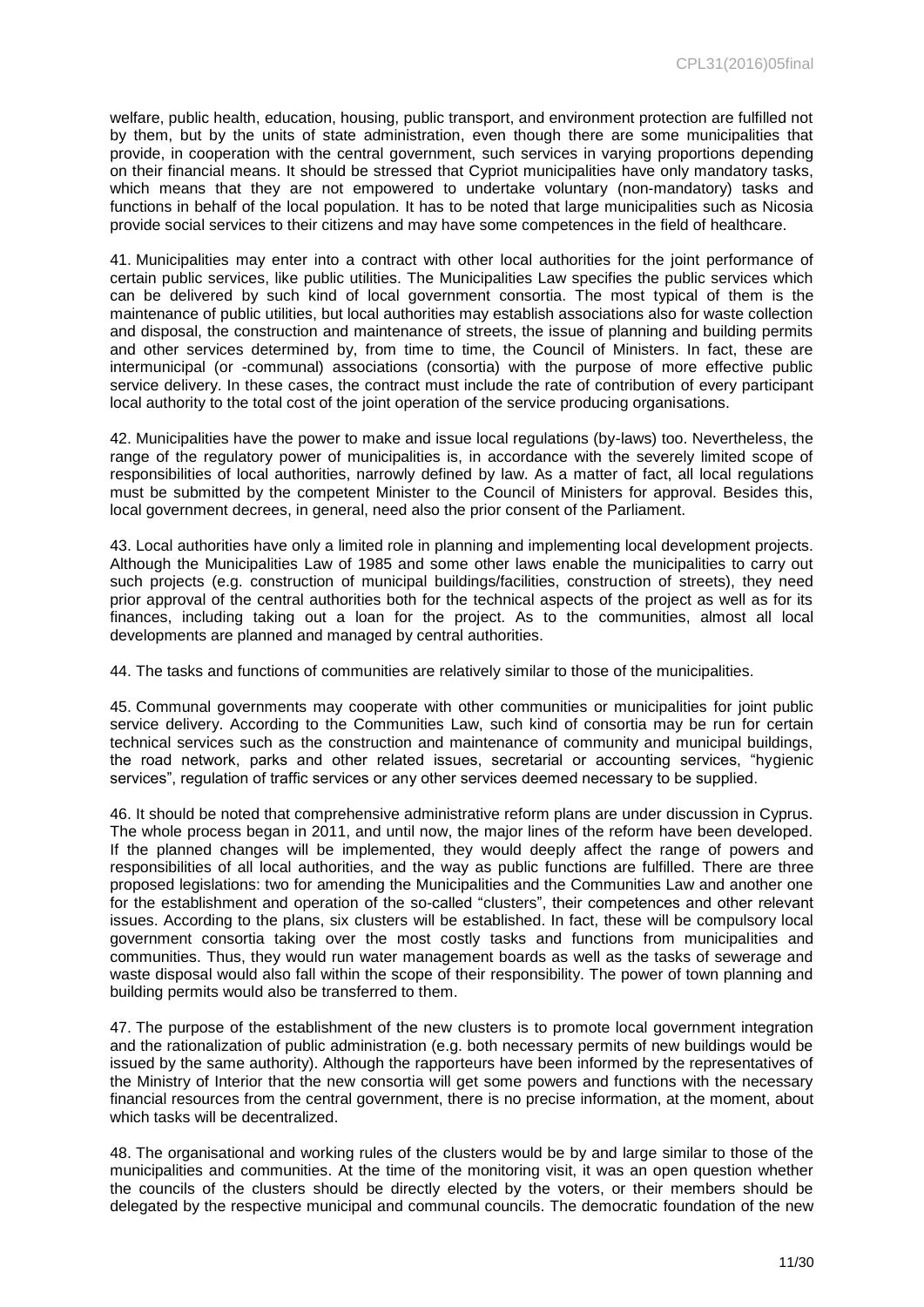clusters makes sense, because a later development can lead to the creation of genuine regional (district-level) self-governments.

49. Some other changes have also been prepared for amending the Municipalities and Communities Law. One of the new reform directions is to promote the forms of direct citizen participation. Furthermore, the number of local councillors would be reduced, and the committee system of local authorities would also be affected by the new rules.

50. According to the most recent information, any decision concerning the reform proposals will be taken after the upcoming parliamentary elections of May 2016.

### <span id="page-11-0"></span>**6. Organisational structure and decision-making process of local authorities**

51. According to Art. 173 of the Constitution, every municipality must be administrated by a council which exercises all the powers vested in each municipality by the Municipalities Law and other laws. Local councils are composed of the mayor and the councillors. The term of office of municipal councils is five years. The number of council members varies from eight to 26 depending on the number of voters in the respective local authorities.

52. The mayor is the executive authority of the municipality and represents the municipal government. He/she prepares the agenda of the meetings of the council and convenes such meetings, and is responsible for the execution of the council decisions. The mayor presides over the council meetings and all committee meetings if he/she attends them. The mayor's pre-eminent role is emphasized by the Municipalities Law declaring that he/she is in charge of all public services delivered by the municipality, and "guides, directs and controls" these services. He or she is responsible also for collecting the municipal revenues, and authorizes the officers of the municipality to issue any license. Each municipal council has a deputy mayor who substitutes the mayor in case of his/her absence or disability.

53. Municipalities may freely establish committees to assist the work of the council. However, a management committee must be founded in every municipality. This committee prepares the budget, the annual report and the annual accounts of the municipality for the council, assists and advises the mayor in coordinating the work of the various committees. The committees are composed of the councillors proportionately to the representation of parties in the council.

54. The principal positions and offices in the municipalities are specified in the relevant legislation, like the Municipal Secretary, the Municipal Engineer, the Treasurer and the Health Officer, but municipal governments may create other positions as well if they consider it necessary.

55. As to the administrative and personnel resources of municipalities, central government has a decisive influence on their administrative staff. In fact, the number of civil servants and public employees who are employed by the local authority (i.e. all "posts of municipal service" by legal definition), is tightly controlled by line ministries through the approval of local budgets, even if the council appoints persons to the "principal posts" enumerated by the law (from the town clerk to municipal engineer). Even the local government by-laws guiding the recruitment procedure need for the approval of the Council of Ministers. The law establishes incompatibility rule between the council membership and the posts of municipal service. The uniform rules and procedures for recruitment, promotion, salary, duties and obligations and other matters of civil servants are applied to the employees of the municipalities (and the communities) too. The Cypriot laws differentiate between civil servants and public employees at both central and local levels.

56. All municipalities may issue local regulation for their own rules of procedure.

57. The duration of the mandate of community councils shall be five years. The presidents of the council as well as the councillors are elected in a similar way as the members of the municipal councils. There is a quite odd law in Cyprus stating that the Council of Ministers has the power not to call a local election in a commune "where reasons of public interest exist". In such a case, the Minister of Interior may appoint the president and all other members of the council.

58. The number of representative bodies of communities varies from 4 to 8 members depending on the number of local electors. The president of the council plays an important role similar to that of the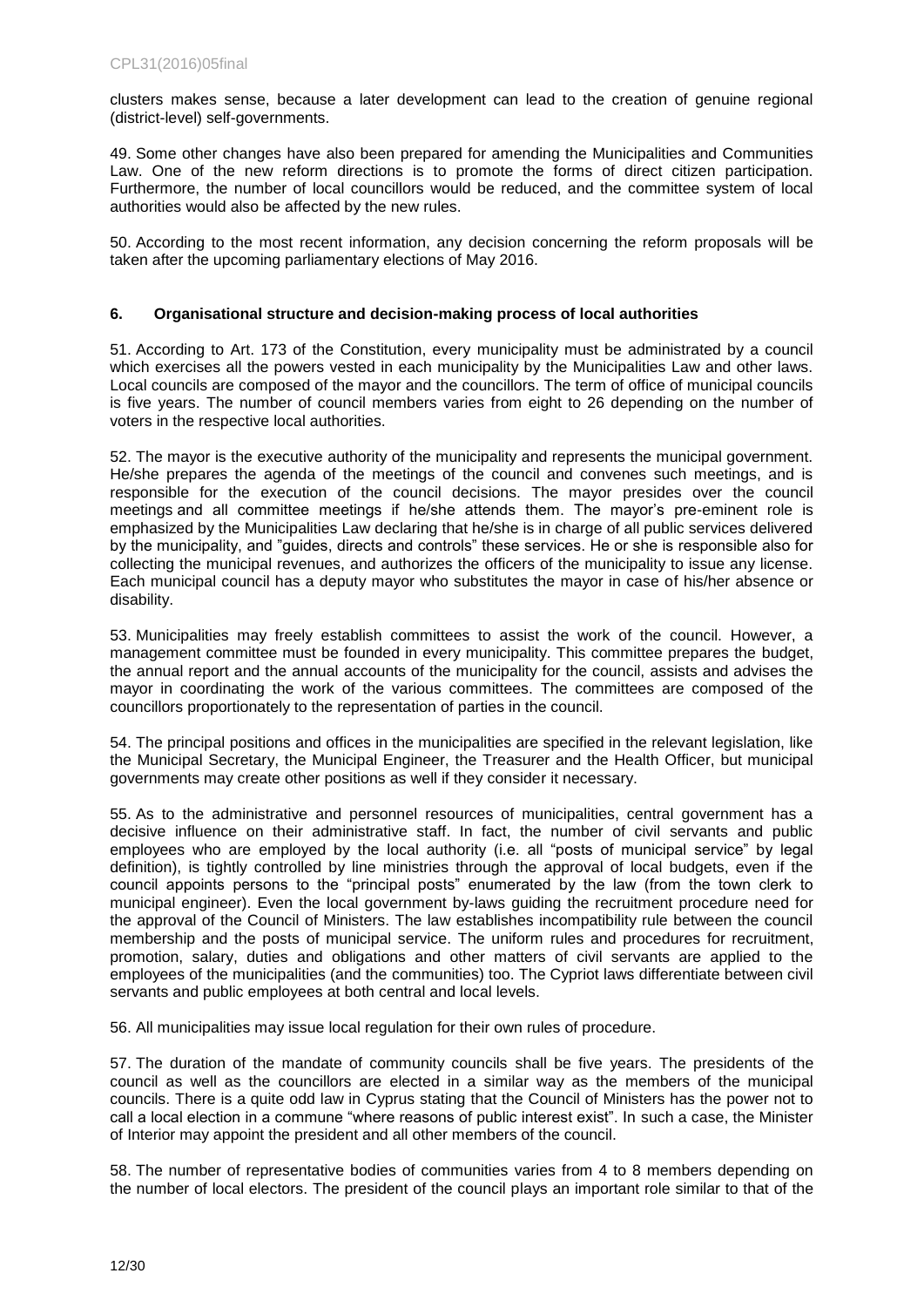municipal mayors. It is remarkable that if the president of the council is not able or refuses to execute the decisions of the council, the District Officer may act instead of him/her.

59. As to the working method of communities, according to the Communities Law, the council meets regularly once a month and extraordinarily whenever this is considered necessary by the president of the Council or when this is requested in writing by at least one third of its members and the meetings are called by the president of the Council.

### <span id="page-12-0"></span>**7. Local government finance**

### <span id="page-12-1"></span>*7.1 General data and basic principles of local government finance*

60. The share of local government sector in state budget or national economy is extremely low. The local authorities' percentage in the GDP is probably the lowest in the European Union (see Table 1).

**Table 1 Local governments' share in GDP and total government expenditure in Cyprus (in %)** 

|                                                                                     | 2005 | 2006 | 2007 | 2008 | 2009 | 2010 | 2011 | 2012 | 2013 | 2014 | 2015 |
|-------------------------------------------------------------------------------------|------|------|------|------|------|------|------|------|------|------|------|
| local<br>government<br>expenditure's<br>share in GDP                                | 2.03 | 1.85 | 1.78 | 1.73 | 1.97 | 2.03 | 2.14 | 1.82 | 1.54 | 1.58 | 1.29 |
| local<br>government<br>expenditure's<br>share in total<br>government<br>expenditure | 5.14 | 4.76 | 4.71 | 4.47 | 4.65 | 4.82 | 5.03 | 4.35 | 3.71 | 3.25 | 3.23 |

*Source: Ministry of Finance* 

61. Local authorities have different financial resources. More than a half of all local government revenues come from local or "own" resources (see Table 2), while central grants account for the rest (annual grant and/or grants against loss of taxes imposed in the past by municipalities, which have been abolished by the government; in addition, earmarked grants play a decisive role in the finance of local development projects.

**Table 2 The percentage of the main resources of total local government budget** 

|                                       | 2005 | 2006 | 2007 | 2008 | 2009 | 2010 | 2011 | 2012 | 2013 | 2014 | 2015 |
|---------------------------------------|------|------|------|------|------|------|------|------|------|------|------|
| Fees and<br>duties                    | 20.6 | 22.2 | 23   | 23.8 | 21.5 | 20.3 | 18.1 | 21.3 | 27.5 | 29.1 | 27.6 |
| Taxes on<br>production<br>and imports | 20.7 | 25.2 | 27.8 | 28.4 | 24   | 23.1 | 22.2 | 22.6 | 33.6 | 30.7 | 30.2 |
| Property<br>income                    | 1.1  | 2.8  | 4    | 2    | 1.1  |      | 0.9  | 0    | 0    | 0.9  | 0.9  |
| Central<br>grants                     | 57.5 | 49.8 | 45.2 | 45.8 | 53.3 | 55.6 | 58.9 | 56.1 | 38.9 | 39.3 | 41.2 |

 *Source: Ministry of Finance* 

62. Local authorities have the right to have their own local budgets. The annual budget of each local authority needs a central government approval to enter into effect. Actually, municipalities have to prepare two budgets per year: the annual budget, which includes all revenues, current expenditure and the development projects, and another budget for all revenues and current expenditure. Both must be submitted together and approved by the central government.

63. In Cyprus, the balanced local budget seems to be a firmly embedded principle in local government finance. Although there are no legal limitations on local government spending, according to the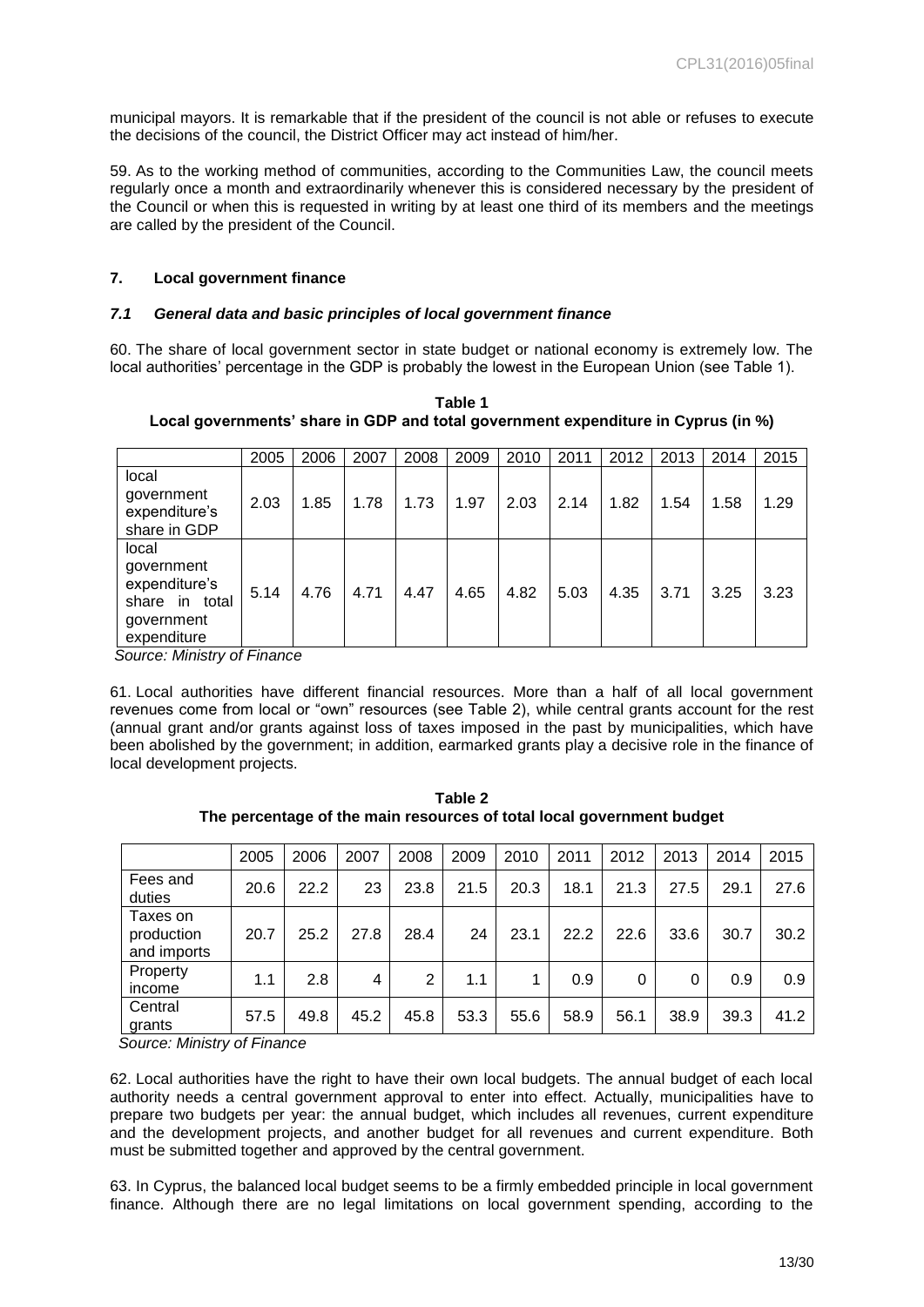government circulars, local authorities must have a balanced budget at least for their operating expenses, and be able to repay their loans.

64. As to the expenditure side of the local government budget, Table 3 shows the proportion between their current and capital expenditure. In fact, local development projects are co-financed by the respective local authorities and the central government. The trend is clearly unfavourable for local authorities, as the share of capital revenue (i.e. resources for local development projects and investments) has continuously decreased in the last years, while the total amount of central grants has also been reduced.

|                                                                                   |       |       |       |       |       | 2010  |       |       |       |       |       |
|-----------------------------------------------------------------------------------|-------|-------|-------|-------|-------|-------|-------|-------|-------|-------|-------|
|                                                                                   | 2005  | 2006  | 2007  | 2008  | 2009  |       | 2011  | 2012  | 2013  | 2014  | 2015  |
| Total<br>Current<br>expenditure<br>in total<br>Local<br>Government<br>expenditure | 66.15 | 69.11 | 69.81 | 69.39 | 69.59 | 68.97 | 67.44 | 70.66 | 77.98 | 82.07 | 86.78 |
| Total<br>Capital<br>expenditure<br>in total<br>Local<br>Government<br>expenditure | 33.85 | 30.89 | 30.19 | 30.61 | 30.41 | 31.03 | 32.56 | 29.34 | 22.02 | 17.93 | 13.22 |

**Table 3 The proportion of current and capital expenditure in total local government budget (in %)** 

*Source: Ministry of Finance* 

65. Municipalities might have immovable property, which must be kept registered by the statecontrolled District Lands Offices. Local authorities may sell or exchange their immovable property. However, any such transaction needs the consent of the Council of Ministers. Thus, any utilisation of municipal property is severely limited by central government.

66. Although local governments receive annual grants from the state budget, the rapporteurs did not find any legal guarantee or existing rule for concomitant finance. There is not information about how the principle of proportionate finance of local authorities is implemented in Cyprus. The House of Representatives approves the amount of central grants of local governments every year through the Government budget (see infra para.74).

### <span id="page-13-0"></span>*7.2 Local government budgets*

67. All municipalities and communities have their own annual budget, which includes their all revenues and expenditure. However, local governments have only a limited autonomy in budgetary issues.

68. Municipalities have to submit their draft annual budget to the Council of Ministers no later than October  $31<sup>st</sup>$  of the preceding year for approval. The budget has to be sent to the Ministry of Interior as well as to the District Officer of the district where the municipality is situated. In addition, according to the Fiscal Responsibility and the Budget System Law 20(I) of 2014, the Ministers of Finance and Interior jointly approve the budget of each Municipality on behalf of the Council of Ministers. The Minister then submits the budget plan together with his/her remarks and proposals to the Council of Ministers for approval. Besides, if the municipality considers the amendment of the annual budget necessary, it is required to submit the revised budget to the Council of Ministers for approval as well. The rapporteurs have been informed that it is not only a formal process, but the central government bodies exert a significant influence on the content of the local budgets; they may prescribe certain changes in the draft or set any conditions for approval. The Congress delegation was also told that as a result of the provisions of the Fiscal Responsibility and the Budget System Law of 2014, among other elements, local authorities have to submit financial data to the central government every month. In this way, the central authorities are able to exercise a continuous control over all local government spending and the whole economic management. In fact, the tight control over their economic management as well as other restrictions imposed by Law 20(I) of 2014 has been an issue of debate between local authorities and their Unions, and the central government. However, according to the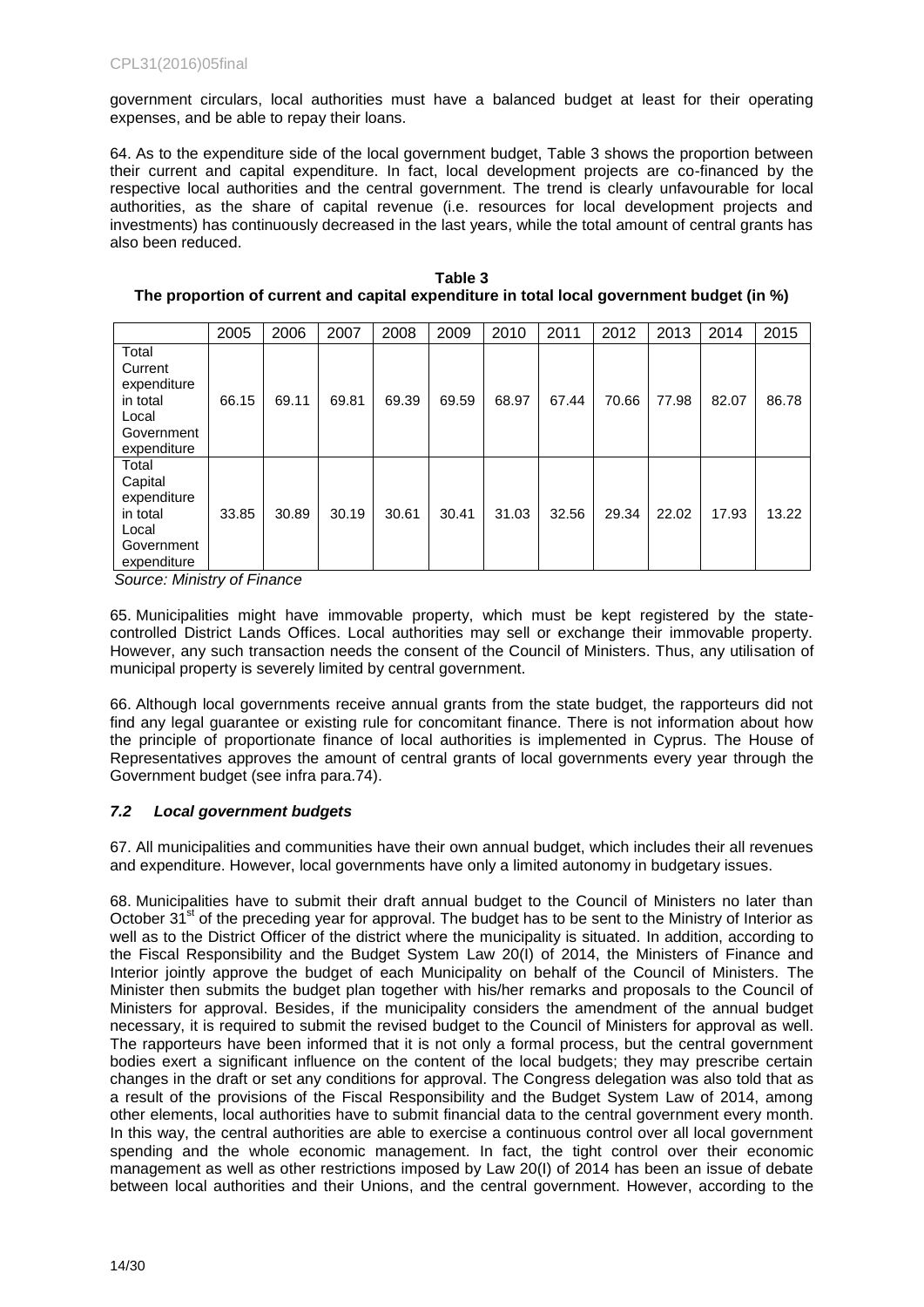government, the Fiscal Responsiblity and Budget System Law implements more of a monitoring than a controlling process *per se*.

69. Municipalities must keep proper books of accounts, and financial statements must be prepared and submitted for audit by the end of the financial year.

70. All payments have to be approved by the municipal council, and certified by the mayor and the town clerk. The Municipalities Law sets ceilings for yearly local government expenditure, which municipalities may only exceed up to twenty five per cent, and only provided that there is a corresponding reduction of another budget item.

71. After the expiry of each financial year, all municipalities must prepare final accounts of the implementation of their annual budget and must submit them, no later than the 30th of April of the following year to the Auditor General for an audit. Besides this, all financial transactions of the councils, the accounts and the general financial administration are audited by the Auditor General. After his/her own auditing, the Auditor General submits the audited accounts together with his/her report to the House of Representatives and to the relevant minister to arrange the official publication.

72. As for the communities, they must also submit their draft budget to the District Officer for approval until the 30 November of the year before the financial year to which it refers. In theory, the District Officer may reject the budget only if he or she finds it unlawful. According to the Fiscal Responsibility and the Budget System Law of 2014, community budgets also need the approval of the Minister of Finance.

### <span id="page-14-0"></span>*7.3 Local revenues*

73. The major resources of local government revenues are the "own revenues", that is local taxes, as well as fees, tolls, duties, and charges imposed and collected by municipalities under the provisions of the law. In addition, municipalities may get revenues from rents and profits accruing in respect of municipal property, as well as fines and penalties imposed by the local authority.

74. Some parts of local government revenues come from central grants (annual grant and or grants against loss of taxes imposed in the past by Municipalities, which have been abolished by the government. The Municipalities Law only says that "the budget of the revenue of each council is subsidized yearly" with central grants on the proposal of the Council of Ministers (through the Government Budget) and with the approval of the House of Representatives (Parliament). The law does not comprise any principle or rule for calculating or allocating these grants, as no reference is made to the types of state subsidies.

75. Local revenues, including the local taxes, duties and fees represent a considerable part of local budgets, and an important share of revenues come from central grants and other state subsidies. Large variations are identified between Municipalities on the percentage of revenues in relation to own revenues and central grants. This is mainly due to the different geographical and other characteristics of municipalities, including the numbers and types of establishments they have (e.g hotels, offices, retail, business etc) which affect the local revenues they can collect.

### <span id="page-14-1"></span>*7.3.1 Local and shared taxes*

76. According to law, all municipalities and communities have the power to levy a local tax on any immovable property situated within their own boundaries. The law determines the tax rate, which is a percentage of one and a half per thousand  $(1.5\%$  for municipalities, up to  $10\%$  as regards communities) on the value of the immovable property based on an estimation which is recorded in a land register. The tax must be paid by the owners of the respective immovable properties. In early June it was announced by the central government that this tax will be abolished and that an amount (which has not been specified or secured in the proposed Bill) will be given back to municipalities and communities as a grant for the abolishment of the immovable tax imposed by local authorities.

77. The Municipalities Law empowers the local authorities also to levy professional tax imposed on legal persons operating any business, industry, artisanship, work, trade or profession within the municipal boundaries. The law determines the maximum tax rate. The rapporteurs were informed that some other local taxes exist as well. Furthermore, municipalities and communities may levy sewerage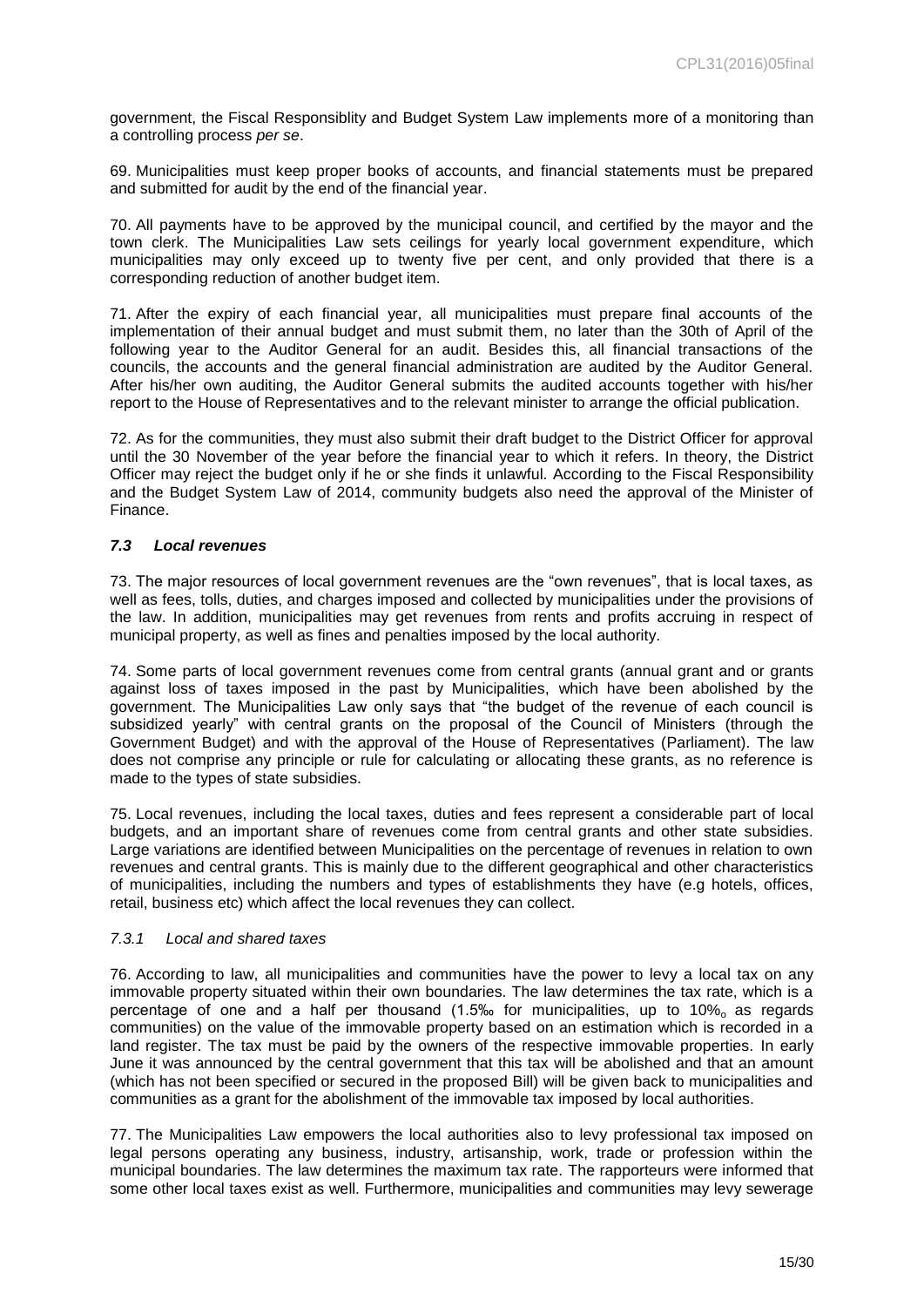and garbage fees. However, these seem to be public service fees and charges rather than real local taxes.

78. Although municipalities might have some other resources (based on their own decisions within the limits of the law), in some cases, it is difficult to see their nature, whether they are genuinely local taxes, or they may be imposed as fees and charges paid for certain public services. Thus, according to the Municipalities Law and the Communities Law, municipal councils may impose a duty on all payments made by any person for admission to any public entertainment. In addition, they are empowered by law to impose "fees" for all nights spent by tourists (over ten years old) in local hotels, tourist lodgings or boarding houses. In addition to this, municipalities may also impose duties on every horse-racing bet and on every horse-racing lottery.

79. There are no shared taxes in Cyprus. Local authorities receive block and specific grants from the state budget on an annual basis, but no central taxes are imposed and collected by the central government of which local authorities would have a special share.

### <span id="page-15-0"></span>*7.3.2 Borrowing*

80. The Municipalities Law empowers municipalities to borrow money with the approval of and on such terms as may be prescribed by the Council of Ministers for carrying out work of public utility, and for the purchase of mechanical equipment and vehicles for that same purpose. In addition, Municipalities are empowered to temporarily borrow amounts not exceeding twenty per cent of the total revenues of the respective municipality's budget. For any borrowing, local authorities must acquire the prior approval of the Council of Ministries. Moreover, the total amount of loans of each municipality should not exceed 250% of their total revenues including government grant. According to the Communities Law, the communities are also able to take up loans, with the approval of the District Officer.Finally, according to the provisions of the Fiscal Responsibility and the Budget System Law of 2014, the community council has to submit information to the District Officer and to the Minister of Finance in order to prove that all relevant regulations have been followed.

### <span id="page-15-1"></span>*7.3.3 Other local resources*

81. All local governments have revenues from fees and duties of public service they provide for the local population. These service charges usually have a substantialpercentage in local budgets, in particular together with the fines and administrative charges (e.g. paid for licenses) they may impose.

82. Local authorities may get revenue also from the use of their own municipal property. However, the sale of their asset needs a central government's approval.

83. The Municipalities Law empowers municipal governments, with the approval of the Council of Ministers, to establish or participate in companies for the development of the municipal immovable property, or for operating public utilities for the benefit of their inhabitants.

### <span id="page-15-2"></span>*7.4 Central grants*

84. Local authorities receive central grants proposed by the Council of Ministers and approved by the House of Representatives through the Government budget. The share of general grants in local government budget is about 40 per cent of the total local government revenue (see Table 4), but their proportion might be different in the various municipalities and communities. For instance, its share is about 32 per cent in the annual budget of the Municipality of Nicosia (see infra para.75). The government stressed that the allocation of central grants is established by the Unions of Municipalities and Communities, based on an agreement with the central government formula.

85. The state subsidies are allocated under different titles like annual grant (for current expenditure), or against loss of professional tax imposed in the past by Municipalities to physical persons, or against loss of Municipal Markets toll fees etc, which have been abolished by the government. Additionally the community councils receive a subsidy for street lighting.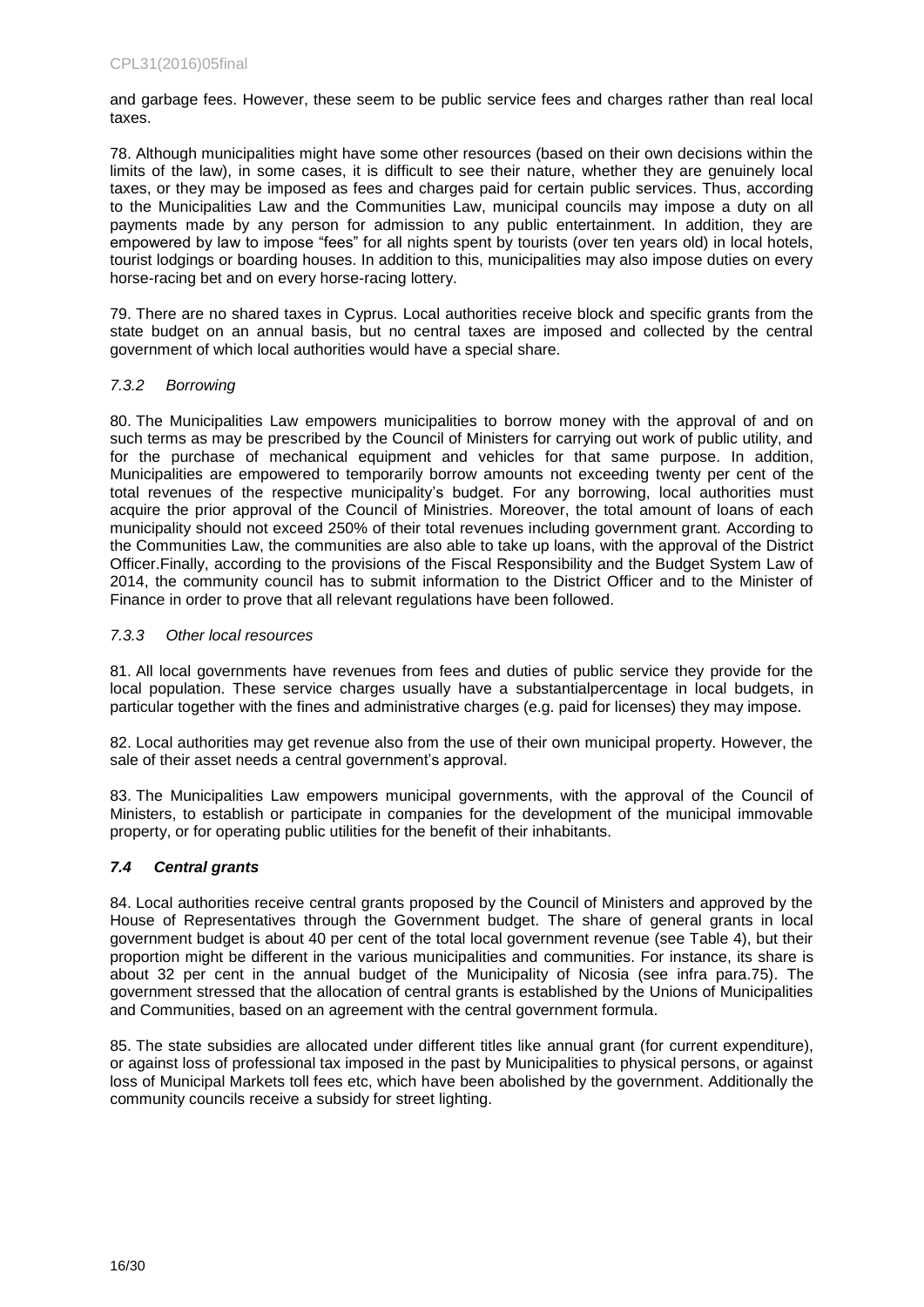|                                                                              | 2005 | 2006 | 2007 | 2008 | 2009 | 2010 | 2011 | 2012 | 2013 | 2014 | 2015 |
|------------------------------------------------------------------------------|------|------|------|------|------|------|------|------|------|------|------|
| The share of<br>central grants<br>total local<br>ın<br>government<br>revenue | 57.5 | 49.8 | 45.2 | 45.8 | 53.3 | 55.6 | 58.9 | 56.1 | 38.9 | 39.3 | 41.2 |

**Table 4 The share of central grants in total local government revenue (in %)** 

*Source: Ministry of Finance* 

86. In addition to the annual block grant, the central government allocates also specific grants to local governments for development projects. The amount of these subsidies varies according to the approved projects and the financial situation of the respective municipalities and communities. In practice, most parts of such local development projects are financed by state budget, as local authorities – in particular the communities – do not have sufficient capital expenditure for these purposes. Although there is no standard share of central contribution to local development projects, according to estimates of the interlocutors of the Congress delegation, usually about 70-100 per cent of all investment costs come from state budget depending on the type of project and the economic robustness of each local authority.

87. Owing to the negative effects of the world economic crisis, the total amount of central grant significantly decreased in the last decade. While the total amount of state subsidies was about € 80.7 million in 2006, it was reduced to € 70.9 million for 2016.<sup>7</sup> In Ayios Dhometios, for example, where the Congress delegation made a visit, the municipality in 2015 received 60% of the amount of the central grant in 2010.

88. The rapporteurs have not received more detailed information about the calculation method of the annual state grants. The only available information is that the total amount of the annual grant is allocated to municipalities on the basis of specific criteria (e.g. 1/3 equal allocation and 2/3 based on electorates). For the calculation of the total amount of the annual grant and or grants against loss of taxes imposed in the past by Municipalities, which have been abolished by the government, it seemed, according to the Cypriot delegation to the Congress, that there is no prior consultation with the two national unions of local governments, and the respective amounts are included in the Government budget only. For communities, the annual state grant is allocated as follows: about 40% is allocated equally to all communities, 55% is allocated to communities based on their population and 5% is allocated based on the altitude of a community  $-$  as it is assumed that remote, mountainous communities face special challenges.

### <span id="page-16-0"></span>*7.5 Financial equalisation*

89. One of the most striking characteristics of the local government finance in Cyprus is that there is no financial equalization system with the function to counterbalance the regional discrepancies or to help municipalities and communities in detrimental economic situation. As a consequence, no legal guarantees are available to ensure that all citizens may get to public services in equal, or at least, similar quality. In the absence of the relevant financial mechanisms, it is really hard to imagine how the poorer municipalities and communities could catch up with the wealthier communities, or to the national average of well-being.

90. In theory, the equalisation of differences between the local communities to get revenues, or the counterbalance of economic discrepancies can also be achieved by other means – through the policy of allocating central grants or specific subsidies. The rapporteurs did not get any information about the use or existence of such techniques. Nevertheless, during the consultation procedure, the Ministry of Interior stressed the fact that it has the authority, according to its own discretion, to distribute extra grants for these purposes of equalisation.

 7 Data provided by the Ministry of Interior during the consultation procedure.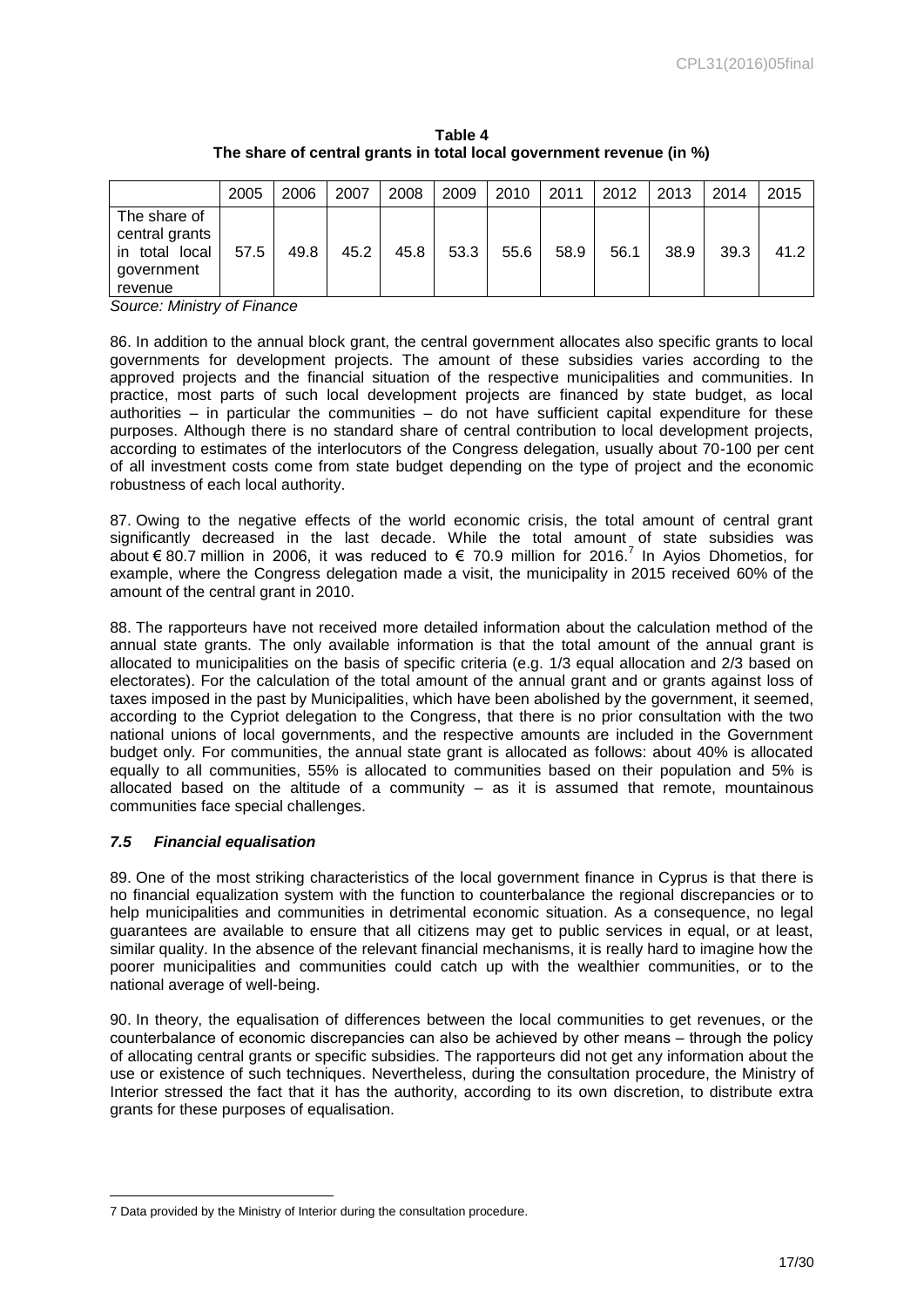### <span id="page-17-0"></span>**8. Central–local government relations and the procedure for consultations between central and local authorities**

### <span id="page-17-1"></span>*8.1 Central government control over local authorities*

91. Local authorities are strictly controlled by central authorities. The supervision is not confined to the oversight of the lawfulness of local acts, but it extends also to the merit of the decisions of the local councils. The municipalities are directly supervised by the relevant line ministries as well as the Council of Ministers in various ways, in particular, by prior consent of:

- annual budget,
- loans,
- by-laws,
- development projects of local authorities.

92. Nevertheless, in the framework of the consultation procedure, the Ministry of Interior presented a different point of view, according to which the problem lays in the absence of provision in the Municipalities Law about the legality control of local authorities' decisions exerted by the central government. Consequently, the Auditor General can only intervene *a posteriori*, and can henceforth not prevent issues arising from unlawful decisions. According to the national authorities, such supervision, which is exerted through the District Officers in the case of communities, aims only at ensuring compliance with the legislation.

93. Besides this, the financial management of local authorities is regularly audited by the Auditor General. In practice, the audit extends far beyond the legality control or financial audit, and covers performance, administrative and technical details as well. Interestingly, the auditing tasks of the financial management of communities (and some municipalities) have been outsourced by the Audit Office, so these functions are performed by private firms under the Auditor General's guidance and monitoring. According to the Ministry of Interior though, the Auditor General only exerts supervision with regard to expediency when obvious cases of abuse are found, and then formulates *a posteriori* appropriate suggestions, comments and recommendations.

### <span id="page-17-2"></span>*8.2 Consultation with local authorities; local government associations*

94. There are two national associations for local government: the Union of Cyprus Municipalities embraces all municipal governments, and the Union of Cyprus Communities represents the interests of communities. The core functions of both unions are to contribute to the development of local government autonomy, as well as to represent the local government interests vis-à-vis the central government and other national institutions.

95. The Congress delegation was informed that wide-ranging and exhaustive consultations were held before introducing the bills on administrative reforms discussed above. Both national unions were involved in these consultations, as well as other interested parties. Nevertheless, although there are existing mechanisms of consultation between the central government and the national unions of local authorities, as requested by various laws, there are no legislative rules for regular consultations and their procedures. The consultation procedure is outlined by the Guide on Public Consultation approved by the Council of Ministers in 2009. However, the practical experience of the national unions shows that these consultations are frequently not adequate or timely organized, even if there are some practices in certain areas: the two unions, for instance, submit their proposals to the Ministry of Finance and the Ministry of Interior for the requested central grants, and they are consulted about the total amount of state subsidies in every year.

### <span id="page-17-3"></span>**9. Analysis of the situation of local democracy on an article by article basis**

### <span id="page-17-4"></span>*9.1 Principle and concept of local self-government (Articles 2 and 3)*

### **Article 2 – Constitutional and legal foundation for local self-government**

The principle of local self-government shall be recognised in domestic legislation, and where practicable in the constitution.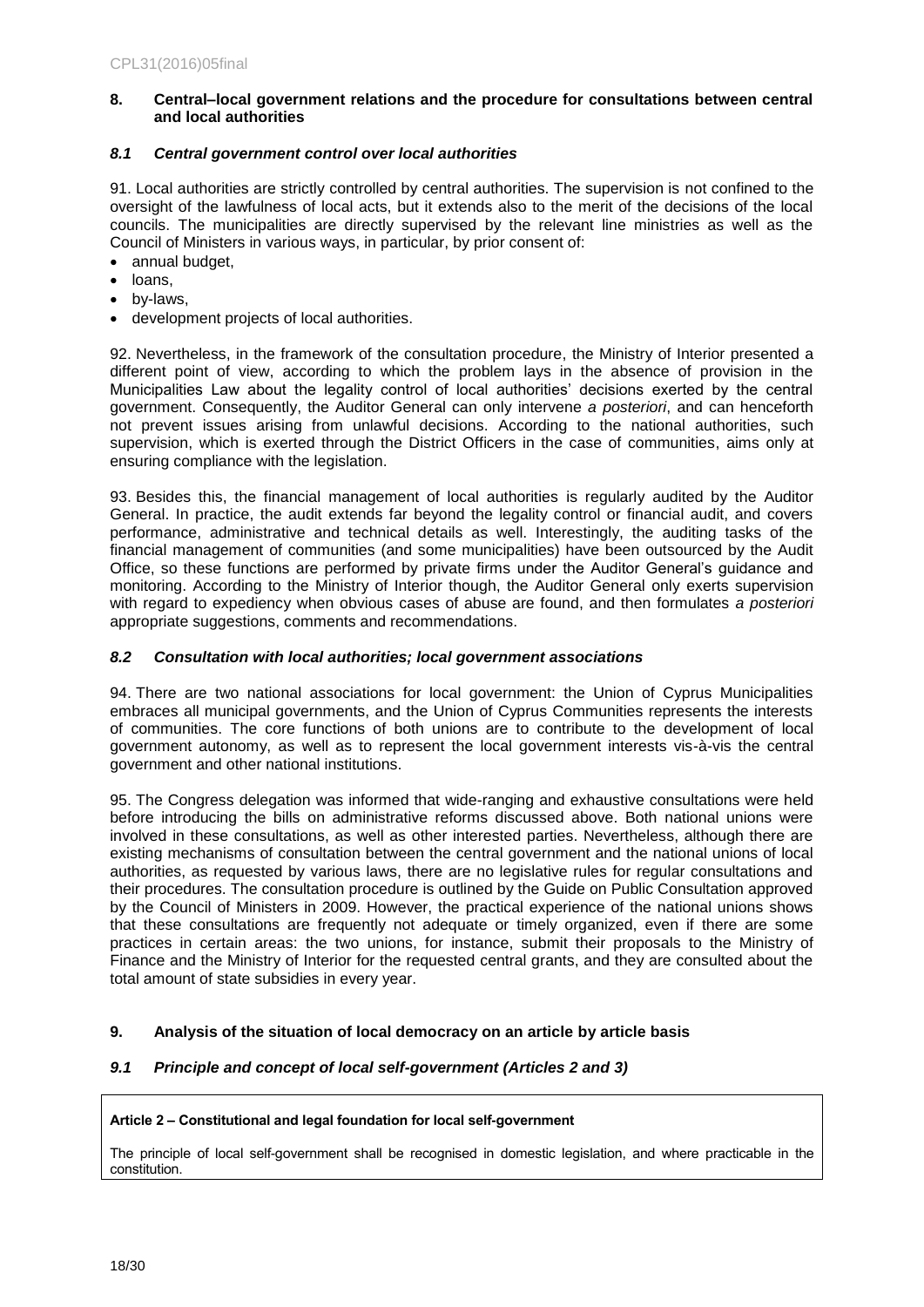96. Article 2 of the Charter requires signatory countries to recognise the principle of local self-government in their domestic legislation.

97. In Cyprus, the relevant constitutional provisions (Chapter VIII) do not meet this requirement of the Charter, since they provide local self-government only for some large cities and in an indirect way (among incompatibility rules). The two relevant laws, the Municipalities Law and the Communities Law, in their present form, do contain general provisions on local government, but they are considered too vague and not comprehensive enough to be seen as recognizing local self-government as a whole, and do not clearly ensure the principle of subsidiarity. The two relevant laws, in their present form contain rules only for the establishment or the merger of new local authorities. The situation is thus not in conformity with Article 2.

#### **Article 3 – Concept of local self-government**

- 1 Local self-government denotes the right and the ability of local authorities, within the limits of the law, to regulate and manage a substantial share of public affairs under their own responsibility and in the interests of the local population.
- 2 This right shall be exercised by councils or assemblies composed of members freely elected by secret ballot on the basis of direct, equal, universal suffrage, and which may possess executive organs responsible to them. This provision shall in no way affect recourse to assemblies of citizens, referendums or any other form of direct citizen participation where it is permitted by statute.

98. The Charter requires that local authorities must have "a substantial share of public affairs under their own responsibility". Although the Charter does not specify which tasks and functions must fall within the competence of local governments, primarily those public affairs should be regulated and administered by them which affect most the local community and can effectively be carried out by local authorities.

99. In the current situation, this requirement is hardly met by local government system of Cyprus, where the most important and costly local public services are provided by the state. Local authorities take part in service delivery only to a limited extent. Cyprus has expressed its will to extend the competences of local authorities through the ongoing reform. This encouraging trend can however not be extensively detailed in this report as the reform has not been implemented yet, the monitoring visit being an assessment of local and/or regional democracy in a country at a given time. However, the rapporteurs take note of this promising evolution.

100. Regarding Article 3 paragraph 2 of the Charter, the Cypriot legal system recognizes certain forms of citizen participation like local referendum and public hearing. As it was referred to above, local referendum has to be held before any decision about the amalgamation or the change of administrative status of local authorities. Furthermore, consultative referenda can be held also in order to ascertain the opinion of local population on serious matters of public interest. In our knowledge, such a referendum is only rarely called; one well-known example was the municipal referendum in Nicosia on the restoration and transformation of the old stadium in 2008. According to the Town and Planning Law of 1972, public hearing can be organized in the course of planning permit procedures.

101. In sum, Article 3 paragraph 1 is not complied with by Cyprus, as the rapporteurs found that local governments do not regulate and manage "a substantial share of public affairs under their own responsibility".

### <span id="page-18-0"></span>*9.2 Scope of local self-government (Article 4)*

#### **Article 4 – Scope of local self-government**

- 1 The basic powers and responsibilities of local authorities shall be prescribed by the constitution or by statute. However, this provision shall not prevent the attribution to local authorities of powers and responsibilities for specific purposes in accordance with the law.
- 2 Local authorities shall, within the limits of the law, have full discretion to exercise their initiative with regard to any matter which is not excluded from their competence nor assigned to any other authority.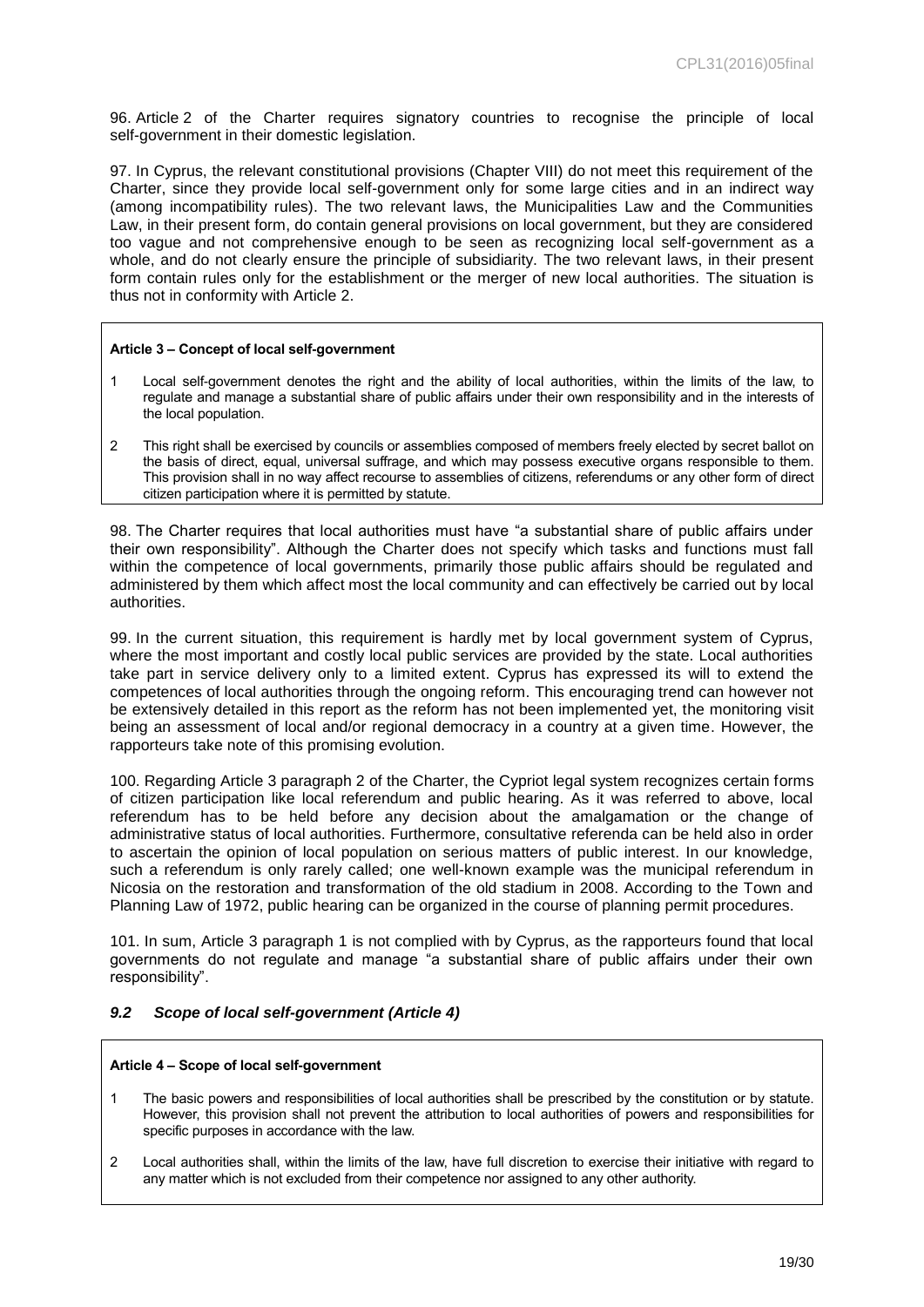- 3 Public responsibilities shall generally be exercised, in preference, by those authorities which are closest to the citizen. Allocation of responsibility to another authority should weigh up the extent and nature of the task and requirements of efficiency and economy.
- 4 Powers given to local authorities shall normally be full and exclusive. They may not be undermined or limited by another, central or regional, authority except as provided for by the law.
- 5 Where powers are delegated to them by a central or regional authority, local authorities shall, insofar as possible, be allowed discretion in adapting their exercise to local conditions.
- 6 Local authorities shall be consulted, insofar as possible, in due time and in an appropriate way in the planning and decision-making processes for all matters which concern them directly.

102. In theory, the legal definition of local government powers and duties correspond to the requirements of the Charter, as they are defined in the following way: "[the] municipalities shall have competence to administer all the local affairs thereof and all the powers lawfully vested in a municipality shall be exercised by the council and the mayor". However, the relevant laws (mainly the Municipalities Law and Communities Law) confer to local authorities only minimal responsibilities. As it was already discussed, most important and costly public services are carried out by central government agencies, rather than local authorities. Despite public health, social and welfare services, education belong to the most important local public affairs, the local authorities do not have any responsibilities in fulfilling these tasks, or they have only minimal functions (like maintenance of school buildings).

103. The main and recurrent explanation of the representatives of the Cypriot central government the Congress delegation heard was that local authorities do not have enough capacity and resources (including sufficient financial means, staff and expertise) to tackle these core functions. However, even though it can be true, this argument can be used for the claim for strengthening local authorities, and making them able to cope with these tasks. Municipalities – in particular the great cities having significant economic potential – should get sufficient financial and other kinds of resources for managing and administering the most important tasks of the local community.

104. The Congress delegation found that the "own" tasks and the delegated powers often are not clearly separated, which has negative effects on both the accountability and the finance of local communities. Undoubtedly, the scope of local autonomy is much wider when a function falls within the responsibility of local government, while the pure execution of a centrally delegated task makes a local community in a subordinate position to the central authorities.

105. The current system of local government of Cyprus hardly meets the requirements of Article 4 paragraph 4 of the Charter, as most powers of local authorities are not exclusive and full. In fact, some of the powers of local authorities, like the issuing of planning permits are delegated, or strictly controlled by the central government. The regulatory power of the municipalities and the communities, for instance, is fully submitted to central government, as all local regulations are to be approved by the Council of Ministers with the goal, according to the government, of ensuring legality control. Through the direct elections of mayors and councillors, the representative bodies of local authorities have sufficient democratic legitimacy to exert public power and to make public policy in an autonomous way, without central tutelage.

106. As for the requirement of the Charter on the rights of local authorities to be consulted "in due time and in an appropriate way" in the matters which concern them directly, the relevant laws recognise this principle in general. However, there are no available information about the existence of an institutionalised and regular consultation system between the central government and local authorities guaranteed by law. The national delegation to the Congress stressed during the consultation procedure on the present report that although local authorities and their unions are consulted from time to time, they do not consider the extent and quality of consultation as being adequate or timely, as frameworks of these talks have been guided by the central government.

107. To summarise these findings, the rapporteurs express their opinion that non-compliance problems arise with the implementation of paragraphs 2 and 4 of Article 4.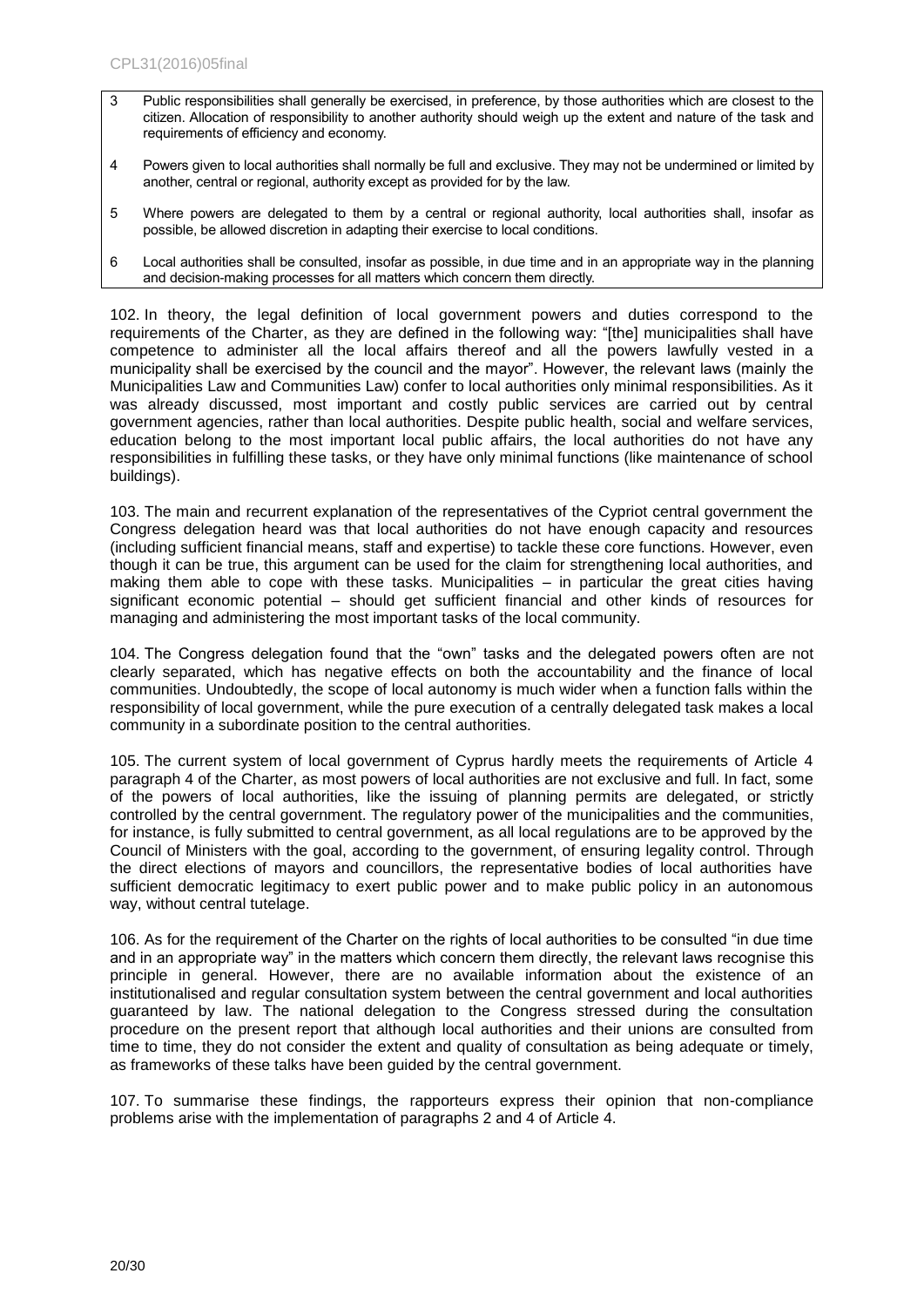### <span id="page-20-0"></span>*9.3 Protection of boundaries (Article 5)*

#### **Article 5 – Protection of local authority boundaries**

Changes in local authority boundaries shall not be made without prior consultation of the local communities concerned, possibly by means of a referendum where this is permitted by statute.

108. The Charter requires that local authority boundaries should not be changed without prior consultation with the local communities concerned, possibly by means of a referendum where this is permitted by statute.

109. The relevant legislation contains sufficient guarantees for local authorities to be consulted prior to any initiative for merging them, as it stipulates that before submitting such a legislative proposal, the Government must call local referenda in the respective communities, and the results of these popular votes must be attached to the legislative initiative. As a consequence, Article 5 is fully implemented.

### <span id="page-20-1"></span>*9.4 Administrative structures (Article 6)*

#### **Article 6 – Appropriate administrative structures and resources for the tasks of local authorities**

- 1 Without prejudice to more general statutory provisions, local authorities shall be able to determine their own internal administrative structures in order to adapt them to local needs and ensure effective management.
- 2 The conditions of service of local government employees shall be such as to permit the recruitment of high-quality staff on the basis of merit and competence; to this end adequate training opportunities, remuneration and career prospects shall be provided.

110. Local authorities must have the right to determine their internal administrative structures and they should be able to adapt them to local needs and ensure effective management. Apparently, this organisational autonomy can be restricted only by law, in order to ensure the democratic operation of all local governments. The Charter requires that the right conditions must be provided for the office of local elected representatives in order to ensure free exercise of their functions.

111. According to the opinion of the rapporteurs, the requirement of the appropriate administrative structures and resources of local authorities is not implemented in a satisfactory way in Cyprus, in particular in case of small communities. A number of communities are not able to carry out their mandatory functions, but need the assistance of central authorities. These local authorities often do not have sufficient staff or financial means to employ local civil servants and public employees. As the Congress delegation was told, there are great and unjustified differences between the municipalities and communities in their personnel and other technical resources. For example, Kokkinotrimithia Community is poorly supplied with staff (only five employees), whereas it has a comparable population to the neighbouring municipality which employs about a hundred people.

112. During the visit of the rapporteurs, the need for the strong central control over the municipalities and the communities was frequently explained with the insufficient resources of local authorities. It was also said that municipalities and communities are legal persons guided by public law. As such entities, by contrast to private companies and organisations, legal persons of public law have the duty under the General Principles of Public Law to manage their affairs applying the principles of good governance. Another recurring argument against the greater engagement of local authorities was the alleged high level of corruption at municipal and communal governments. However, none of these arguments are convincing. If local authorities do not have enough capacity to carry out more tasks or to perform their duties in a more autonomous way, they should get sufficient resources to do so. The fight against corruption is a general effort in all Member States of the Council of Europe, which deserves to be strongly encouraged; nonetheless, it is not a compelling reason for keeping local politicians and officials far from public resources or from public authority.

113. In this situation, it can be concluded that while paragraph 1 of this Article is respected, paragraph 2 of the said provision is only partly complied with.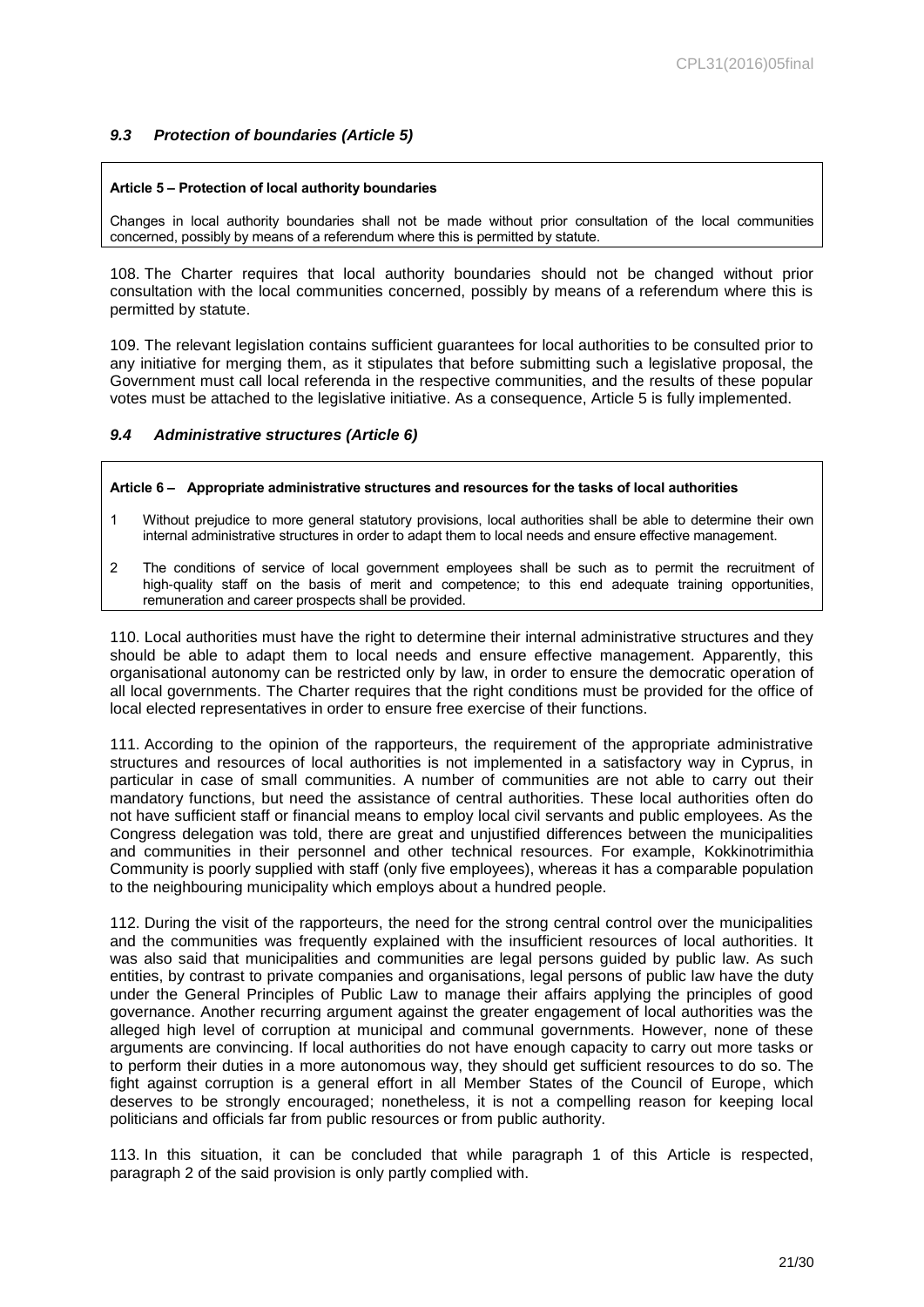### **Article 7 – Conditions under which responsibilities at local level are exercised**

- 1 The conditions of office of local elected representatives shall provide for free exercise of their functions.
- 2 They shall allow for appropriate financial compensation for expenses incurred in the exercise of the office in question as well as, where appropriate, compensation for loss of earnings or remuneration for work done and corresponding social welfare protection.
- 3 Any functions and activities which are deemed incompatible with the holding of local elective office shall be determined by statute or fundamental legal principles.

114. Studying the relevant laws on the municipalities and the communities, it is striking that, apart from their elections, and some incompatibility rules, none of them regulate the legal standing of the elected members of the local councils. Neither their rights, nor allowances are enumerated by these laws. Nevertheless, during the consultation procedure, the Ministry of Interior indicated that pursuant to a decision of the Council of Ministers, mayors and municipal councillors benefit from an actual remuneration, whereas according to a specific law, the central government gives compensation to all community council presidents. The rapporteurs have not found any legal guarantee for the conditions of the free exercise of the councillors' functions. That is why Article 7 of the Charter, according to the assessment of the rapporteurs, seems not to be implemented in Cyprus.

### <span id="page-21-0"></span>*9.5 Exercising responsibilities and government supervision (Article 8)*

#### **Article 8 – Administrative supervision of local authorities' activities**

- 1 Any administrative supervision of local authorities may only be exercised according to such procedures and in such cases as are provided for by the constitution or by statute.
- 2 Any administrative supervision of the activities of the local authorities shall normally aim only at ensuring compliance with the law and with constitutional principles. Administrative supervision may however be exercised with regard to expediency by higher-level authorities in respect of tasks the execution of which is delegated to local authorities.
- 3 Administrative supervision of local authorities shall be exercised in such a way as to ensure that the intervention of the controlling authority is kept in proportion to the importance of the interests which it is intended to protect.

115. Any administrative supervision of the activities of the local authorities can only aim at ensuring compliance with the law and with constitutional principles. Administrative supervision may, however, be exercised with regard to expediency by higher-level authorities in respect of tasks the execution of which is delegated to local authorities.

116. Another important requirement which can be derived from the Charter's provisions is that the law should precisely determine which administrative authorities are empowered to exercise legal supervision over municipalities, thus eliminating the uncertainty of the current legislation.

117. According to the rapporteurs, the central government control exercised by the line ministries, the Audit Office, the District Officers, and even by the Parliament is not limited to legal supervision. In fact, through the supervisory powers, the central authorities exert great influence on the daily work as well as on the strategic decisions of local councils. The central approval of a number of local government decisions surely goes far beyond the legality control of local acts which practice is not compatible with the Charter.

118. Consequently, as far as the practice of central supervision exerted by central government agencies exceeds the legality control over local governments' acts, the requirements of Article 8 are not met.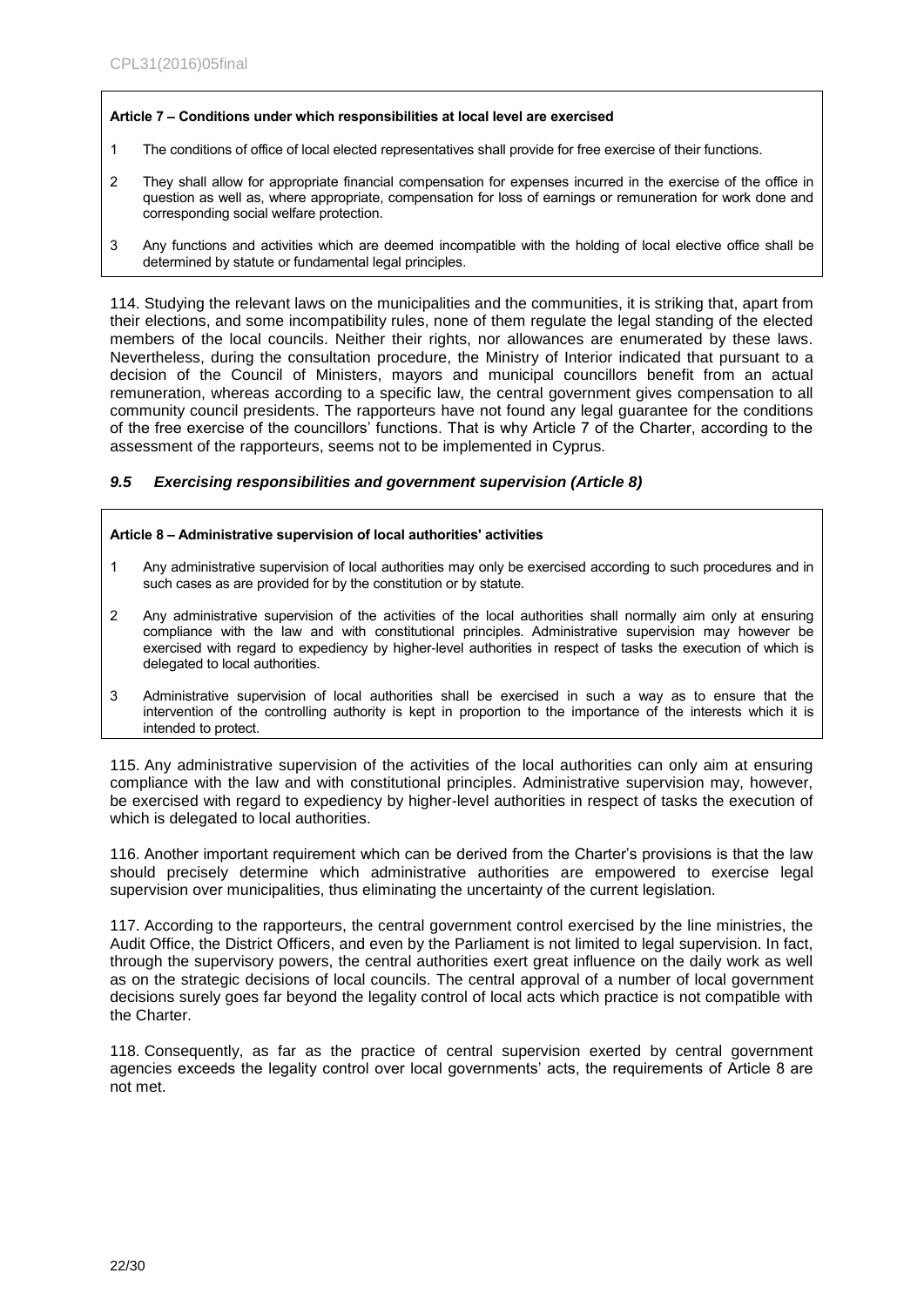### <span id="page-22-0"></span>*9.6 Financial resources (Article 9)*

#### **Article 9 – Financial resources of local authorities**

- 1 Local authorities shall be entitled, within national economic policy, to adequate financial resources of their own, of which they may dispose freely within the framework of their powers.
- 2 Local authorities' financial resources shall be commensurate with the responsibilities provided for by the constitution and the law.
- 3 Part at least of the financial resources of local authorities shall derive from local taxes and charges of which, within the limits of statute, they have the power to determine the rate.
- 4 The financial systems on which resources available to local authorities are based shall be of a sufficiently diversified and buoyant nature to enable them to keep pace as far as practically possible with the real evolution of the cost of carrying out their tasks.
- 5 The protection of financially weaker local authorities calls for the institution of financial equalisation procedures or equivalent measures which are designed to correct the effects of the unequal distribution of potential sources of finance and of the financial burden they must support. Such procedures or measures shall not diminish the discretion local authorities may exercise within their own sphere of responsibility.
- 6 Local authorities shall be consulted, in an appropriate manner, on the way in which redistributed resources are to be allocated to them.
- 7 As far as possible, grants to local authorities shall not be earmarked for the financing of specific projects. The provision of grants shall not remove the basic freedom of local authorities to exercise policy discretion within their own jurisdiction.
- 8 For the purpose of borrowing for capital investment, local authorities shall have access to the national capital market within the limits of the law.

119. Article 9 paragraph 1 of the Charter provides that local authorities must have adequate financial resources of their own, of which they may dispose freely within the framework of their powers. Financial autonomy is an essential component of the principle of local self-government and for the exercise of a wide range of responsibilities in the field of local public affairs. These elements are cumulative and not alternative, which means that all conditions laid down in this provision of the Charter are mandatory.

120. Another basic principle requires that local authorities must have sufficient financial resources in proportion to the responsibilities assigned to them by law. On the basis of the available data and information, it is particularly difficult to assess if and how this requirement is met in Cyprus. While some NGOs claim that the insufficient fund prevents a lot of small communities to provide appropriate public services, others may argue that the principle of adequate finance seems to be more or less met in Cyprus, but only because municipalities have only extremely limited functions.

121. As it was described, local authorities are obliged, according to the Municipalities, the Communities and the Fiscal Responsibility and Budget System (FRBSL) Laws, to submit their annual budget to the central government for approval. During the monitoring visit, the Congress delegation had some opportunities to discuss this issue with leaders and senior officials of two central ministries, other central agencies, and the representatives of the visited local authorities and local government unions. The dominant view of the central authorities is that the municipalities and the communities are parts of the state and they receive grants from the central government. They spend public money, and the state (central government) is the warrant of local government deficit and debt. All these circumstances justify the prior consent of the central government to the local budgets. However, Article 9 paragraph 1 of the Charter requires that local authorities must be entitled to dispose freely of their own resources. This requirement is hardly compatible with the compulsory central government consent to local budgets, where the central authorities may impose special conditions and expectations for local authorities to this approval. Since all council members of the municipalities and the communities are democratically elected in Cyprus, they have enough legitimacy to decide how they spend their revenues. Local authorities should be accountable to their own voters, rather than to the preferences of central government in local public affairs. As stated above, the Ministry of Interior has a different point of view on this issue, highlighting the fact that this control is confined to the sole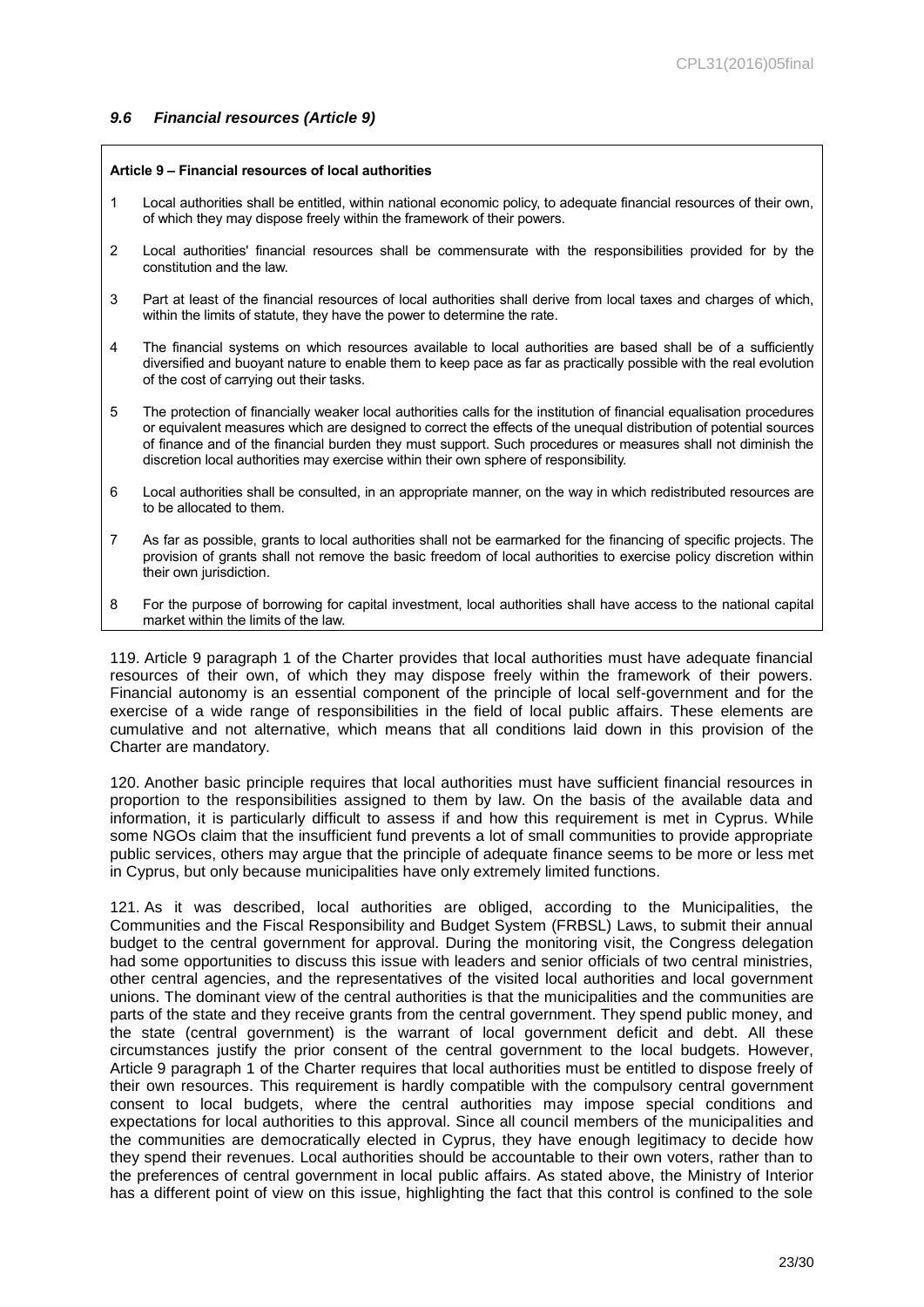lawfulness of the proposed budget and that the central government hence does not impose its own proposals upon local authorities. However, according to the rapporteurs, the practice of central approval of local government budget shows the picture of an overcentralized financial system, in which most important local decisions are influenced or tightly controlled by the central government.

122. According to the conclusions of the rapporteurs, in the absence of a predictable and transparent calculation method of central grants, local authorities cannot be sure for getting enough money for their compulsory tasks and functions. They are hardly able to plan their current expenditure if they can just hope that they will receive the usual amount of central subsidy. It is conspicuous in particular when the total amount of central grant has been significantly decreased in the past few years.

123. The presumed calculation method which is based on the previous year's data of local budgets brings about certain risks for local authorities, because the decrease of local revenues as a consequence of the negative effects of world financial crisis and the drop of central grants as these took place in the last years, might become permanent, fixing local revenues steadily at a low level (see supra para 89. for more details).

124. As some representatives of local authorities said, the allocation of state subsidies is not preceded by an investigation or assessment of real financial needs of local authorities. In this system, it is doubtful whether local governments are able to produce public services at the same level in all towns and the rural areas. Moreover, if the central planning is not based on a careful assessment of local needs, the use of central grants is unlikely to be effective. This view has been opposed during the consultation procedure by the Ministry of Interior, which stated that the central government's contribution to the local government projects of the poorest authorities reaches 100% of the local investment costs, in addition to the fact that the Ministry of Interior, as stated above, may distribute extra grants to those in need, at its own discretion and based on specific criteria.

125. There is a similar problem with the specific (or earmarked) grants, as most part of the local development projects is financed by central government. In the lack of sufficient local revenues for capital expenditure, local authorities are vulnerable to central encroachment upon local affairs. In fact, most development plans including the smallest local development, like road repairs or bicycle road construction are made at central government level. It seems to be an ineffective way of planning and implementing local development policies and projects. Once again though, the Ministry of Interior disapproved this statement during the consultation procedure, saying that all local authorities without any exception had the possibility to assume and implement on their own development projects, provided they have the necessary financial resources.

126. The Charter requires that at least a part of local revenues should come from local taxes. Article 9 paragraph 3 comprises a definition of local taxes claiming that local authorities, within the limits of the law, must have the power to determine the rate of these taxes. Moreover, local taxes are really "proper" revenues only if the imposition of local taxes is a free decision of local government. In Cyprus, the share of local taxes in local budgets is relatively high, even if some of these revenues are not genuine local taxes (but rather, they are fees and charges paid by users of certain local public services). The only problem which has arisen in this area was the weak capacity of communities to collect local taxes. In this respect, the tax authorities of the central government could make invaluable contribution to the respective local authorities to collect local taxes.

127. Neither the Municipalities Law nor the Communities Law contain the principle of concomitant (adequate) finance, and the practice shows that central grants are not adjusted to the local needs. So, there is no guarantee for adequate local government finance proportionate to mandatory functions of the municipalities and communities.

128. As to the overall assessment of the compliance with Article 9, the rapporteurs concluded that paragraphs 4 and 5 of this Article are not implemented, while the prevalence of paragraphs 2 and 6 are not guaranteed, since the principle of adequate finance, as it is entrenched in paragraph 2 and the prior consultation with local authorities in an appropriate manner in financial issues as required by paragraph 6, do not have any legal safeguard in the relevant statutes.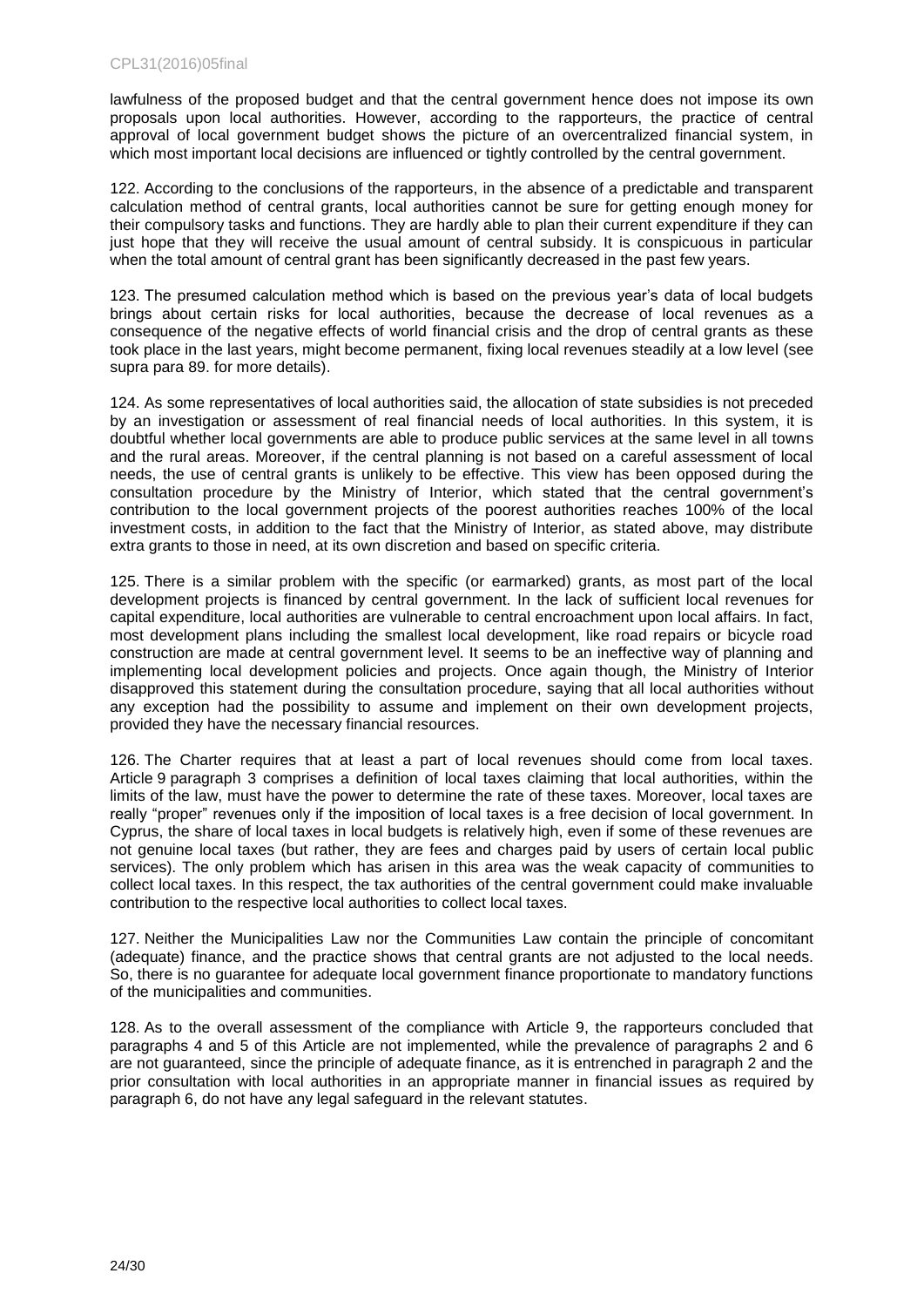### <span id="page-24-0"></span>*9.7 Rights to associate and legal protection of local governments (Articles 10 and 11)*

#### **Article 10 – Local authorities' right to associate**

- 1 Local authorities shall be entitled, in exercising their powers, to co-operate and, within the framework of the law, to form consortia with other local authorities in order to carry out tasks of common interest.
- 2 The entitlement of local authorities to belong to an association for the protection and promotion of their common interests and to belong to an international association of local authorities shall be recognised in each State.
- 3 Local authorities shall be entitled, under such conditions as may be provided for by the law, to co-operate with their counterparts in other States.

129. The Charter requires the signatory countries to provide for the right for local governments to co-operate and, within the framework of the law, to form consortia with other local authorities in order to carry out tasks of common interest.

130. According to this requirement, each member State has to recognise the entitlement of local authorities to belong to an association for the protection and promotion of their common interests and to belong to an international association of local authorities. Furthermore, local governments must be consulted, insofar as possible, in due time and in an appropriate way, in the planning and decisionmaking processes for all matters that concern them directly.

131. As it was discussed above, both the municipalities and the communities have their own national associations representing their interests in the central government decision-making. The Congress delegation is not aware that the freedom of local authorities to associate would be limited in any way. Both the Municipalities and the Communities Laws entrench the rights of local authorities to be registered and participate as a member of their relevant unions.

132. The freedom of local authorities to establish or join associations as well as to express their views and promote their interests is not limited in Cyprus, so this article is completely respected.

#### **Article 11 – Legal protection of local self-government**

Local authorities shall have the right of recourse to a judicial remedy in order to secure free exercise of their powers and respect for such principles of local self-government as are enshrined in the constitution or domestic legislation.

133. As far as the Congress delegation has been informed, the judicial protection of local governments' interests is provided by the Cypriot legal system. Article 146 of the Constitution declares that any person whose rights or legitimate interests are adversely and directly affected by a decision, an act or omission of any organ, authority or person, exercising any executive or administrative authority which is contrary to any of the provisions of the Constitution or of any law or is made in excess or in abuse of powers vested in such organ or authority or person, may recourse to the Supreme Court for legal remedy. Under this constitutional provision, some local authorities took legal recourse to the Supreme Court for remedy against certain central government actions in the past few years. In addition, local governments may turn to the administrative court in the case of a conflict of powers with another public authority in the protection of their own competences. Consequently, the situation complies with Article 11 of the Charter.

### <span id="page-24-1"></span>*9.8 Undertakings – reservations formulated by States (Article 12)*

#### **Article 12 – Undertakings**

1 Each Party undertakes to consider itself bound by at least twenty paragraphs of Part I of the Charter, at least ten of which shall be selected from among the following paragraphs:

– Article 2,

- Article 3, paragraphs 1 and 2,
- Article 4, paragraphs 1, 2 and 4,

– Article 5,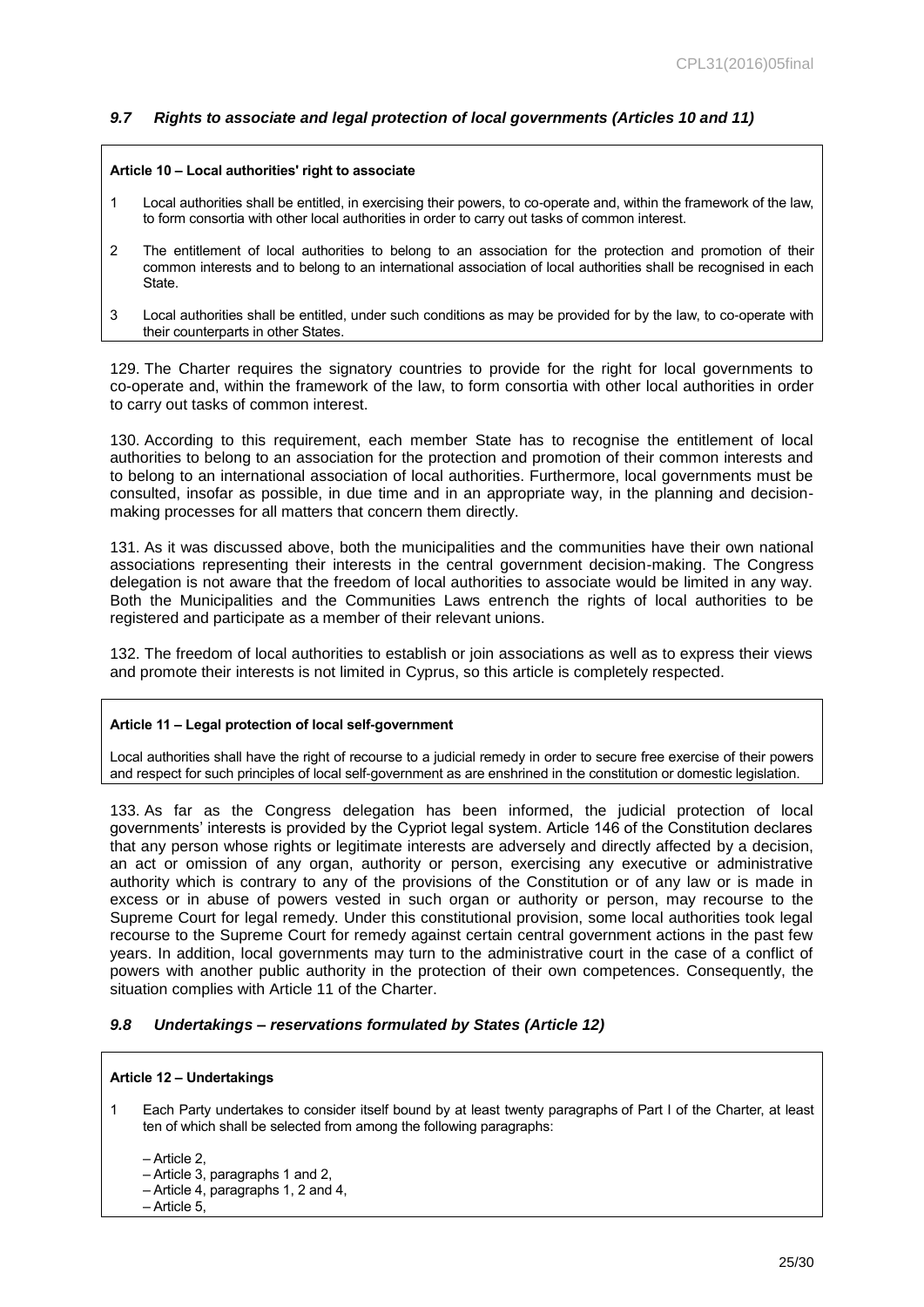– Article 7, paragraph 1, – Article 8, paragraph 2, – Article 9, paragraphs 1, 2 and 3, – Article 10, paragraph 1, – Article 11.

- 2 Each Contracting State, when depositing its instrument of ratification, acceptance or approval, shall notify to the Secretary General of the Council of Europe of the paragraphs selected in accordance with the provisions of paragraph 1 of this article.
- 3 Any Party may, at any later time, notify the Secretary General that it considers itself bound by any paragraphs of this Charter which it has not already accepted under the terms of paragraph 1 of this article. Such undertakings subsequently given shall be deemed to be an integral part of the ratification, acceptance or approval of the Party so notifying, and shall have the same effect as from the first day of the month following the expiration of a period of three months after the date of the receipt of the notification by the Secretary General.

134. Since the ratification of the Charter, Cyprus has not considered itself bound by paragraph 2 of Article 7 of this convention. During the monitoring process, the rapporteurs have not received any explanation for sustaining the non-ratificaion of this provision. The spirit of the Charter requires the acceptance of all of its provisions, unless certain compelling interests exist justifying the reservation.

135. In the views of the rapporteurs, the legal status of the Charter in the domestic legal system of Cyprus makes some concern. Although the Charter, as an international treaty and according to the Constitution of Cyprus should have a legal force and a direct application, it is not seen as a selfexecuting legal norm. The Supreme Court, in the case of Pandelides v. Leantzi (1991) 3 C.L.R. 293 declared that the Charter, even though ratified by law, was not directly applicable, because its wording had been considered too vague to give rise to concrete rights and obligations recognized by domestic law. However, Cyprus, by signing and ratifying this convention, undertook a commitment to implement its provisions, so it cannot refer to any internal decision or specific legal interpretation to justify the non-compliance with its provisions.

136. In this regard, the rapporteurs draw the attention of the Cypriot authorities to the fact that the relevant jurisprudence of the Supreme Court declaring the Charter as a directly non-applicable legal tool violates Article 12 paragraph 1, as each signatory country under this provision undertook the implementation of all articles of the Charter, with the exceptions of reservations they made at the time of signature and ratification, and have maintained since then.

### <span id="page-25-0"></span>**10. Conclusions and proposals**

137. The clear recognition of local authorities in the Constitution is strongly recommended. Although the rapporteurs, during their visit, did not meet any uncertainty or fear of abolishment or enforced amalgamation in the visited local authorities, the constitutional entrenchment of local government can guarantee the right to local self-government for the local communities. In addition, a successful reunification process could affect the legal and administrative status of the existing municipalities and communities, therefore the *expressis verbis* recognition would provide a constitutional safeguard for them.

138. In order to strengthen the constitutional embeddedness of local authorities, it would be worth providing clear recognition for the constitutional status of local authorities. In addition, the relevant laws should also strengthen the legislative basis of both the existing municipalities and communities emphasising their position as an essential institution of local democracy having substantial role in regulating and administering local public affairs.

139. The ongoing administrative reforms in Cyprus would be a real milestone, for local authorities would get much more tasks and competences. The previous monitoring reports and recommendations had already proposed the transfer of further competences to the municipalities and communities, like responsibilities for schools, consumer protection or municipal police. The establishment of the socalled clusters could pave the way for enhancing the autonomy and duties of local authorities, as they will expectably be more powerful units with higher capacity for performing more and more functions which deeply affect the life of the local communities. It would be important, however, to transfer the new tasks and functions to these consortia as real local responsibilities freed from any kind of central government tutelage.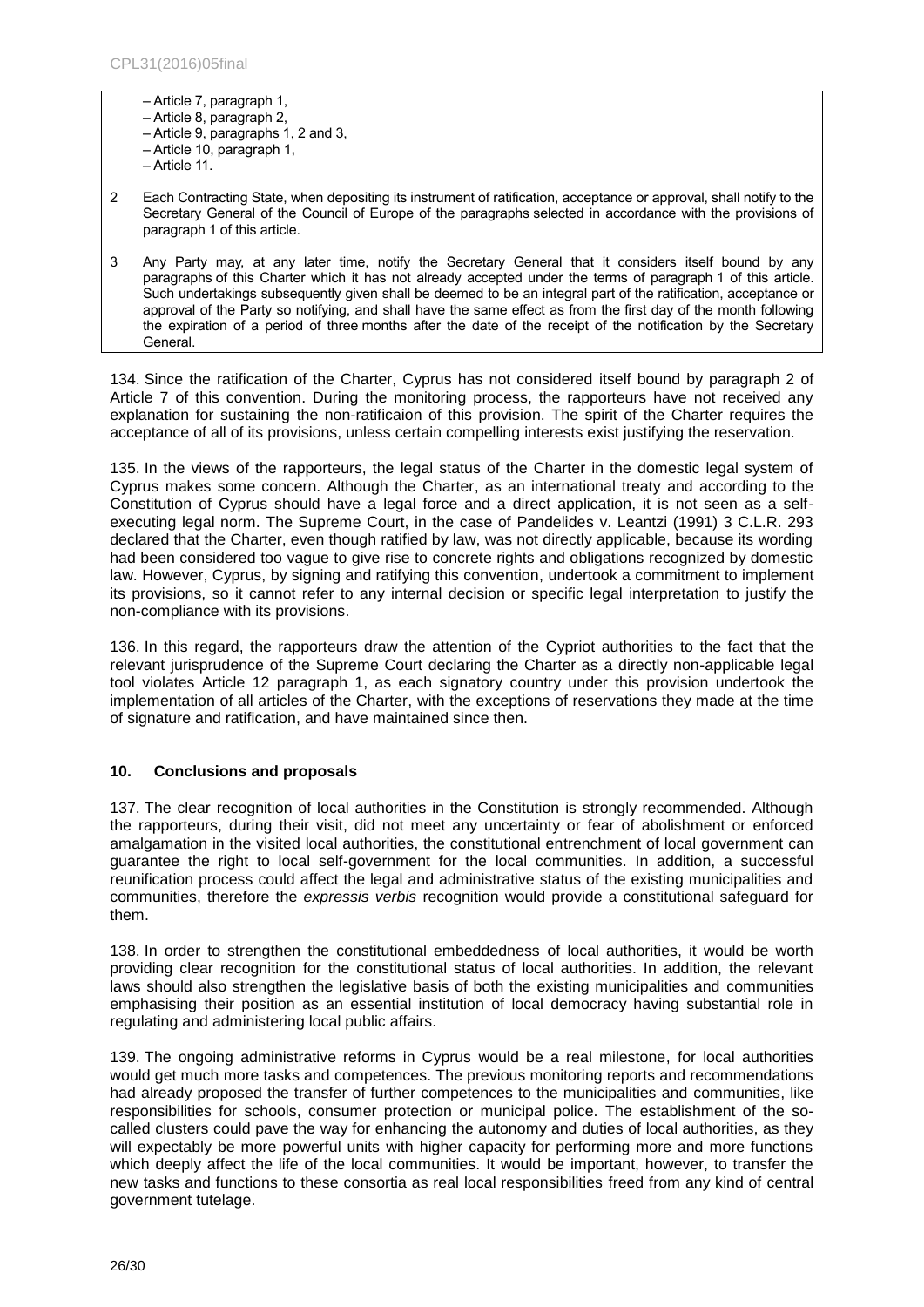140. The Cypriot authorities should strive to assign powers and duties to local authorities fully and exclusively. The tasks affecting local communities and exertable at local level in an effective way (like planning permits) should be specified as genuine local government functions, rather than delegated powers which may be withdrawn and recentralized at any time.

141. Within the limits of the law, the regulatory power of local authorities in all matters, which falls under the scope of their responsibility, should be exempted from the requirement of central approval. The ex post control of legality of all local by-laws provides enough guarantee for legal security and rule of law.

142. The almost unlimited power of the central government to determine the personnel and administrative resources of local authorities should be used to provide them with the staff and technical facilities necessary to perform their duties.

143. It is also strongly advised to the central authorities to establish a general system of consultations with local government unions laid down by law.

144. The power of the Council of Ministers not to call local elections in certain localities "if public interest exists" should be abolished. This legislative provision may represent a heritage of former turbulent times, which can hardly have any justifiable function today.

145. Every kind of central government supervision over local governments should be limited to the legal control of the operation and regulation of the municipalities and communities. This sort of oversight does not extend to any power to make instructions for local governments or to control effectiveness of their working or policy. The democratic legitimacy of the directly elected local councils makes them accountable to their voters, rather than to the preferences of the central authorities.

146. The power of central government to give consent to the budget of each local government should be annulled. The legality control of financial management of local governments provides enough tools for central authorities to maintain the transparency and lawfulness of public expenditure.

147. The whole mechanism of granting state subsidies, including the calculation method of central grants, should be fixed and made transparent and foreseeable for local authorities. The national local government unions should be involved in the decision-making process in this area as well, providing opportunity for them not only to express their views and demands, but also to give information and feedback to the central government.

148. The role and contribution of municipalities and communities should greatly be enhanced in the policy- and decision-making processes of local development projects. They should get more financial resources for capital expenditure, even if the principle of co-financing such projects *per se* can be maintained. In the opinion of the rapporteurs, without strengthening local priorities in this field, the development projects cannot be realised efficiently and effectively.

149. The Cypriot authorities should work out sufficient guarantees for the implementation of the basic principle of adequate finance of local governments. This principle cannot be safeguarded without a careful and profound examination of local needs, and an effort to keep a balance between the costs of mandatory tasks and the available resources in each year.

150. It is highly recommended for the Cypriot authorities to make steps to ensure the direct applicability of the Charter.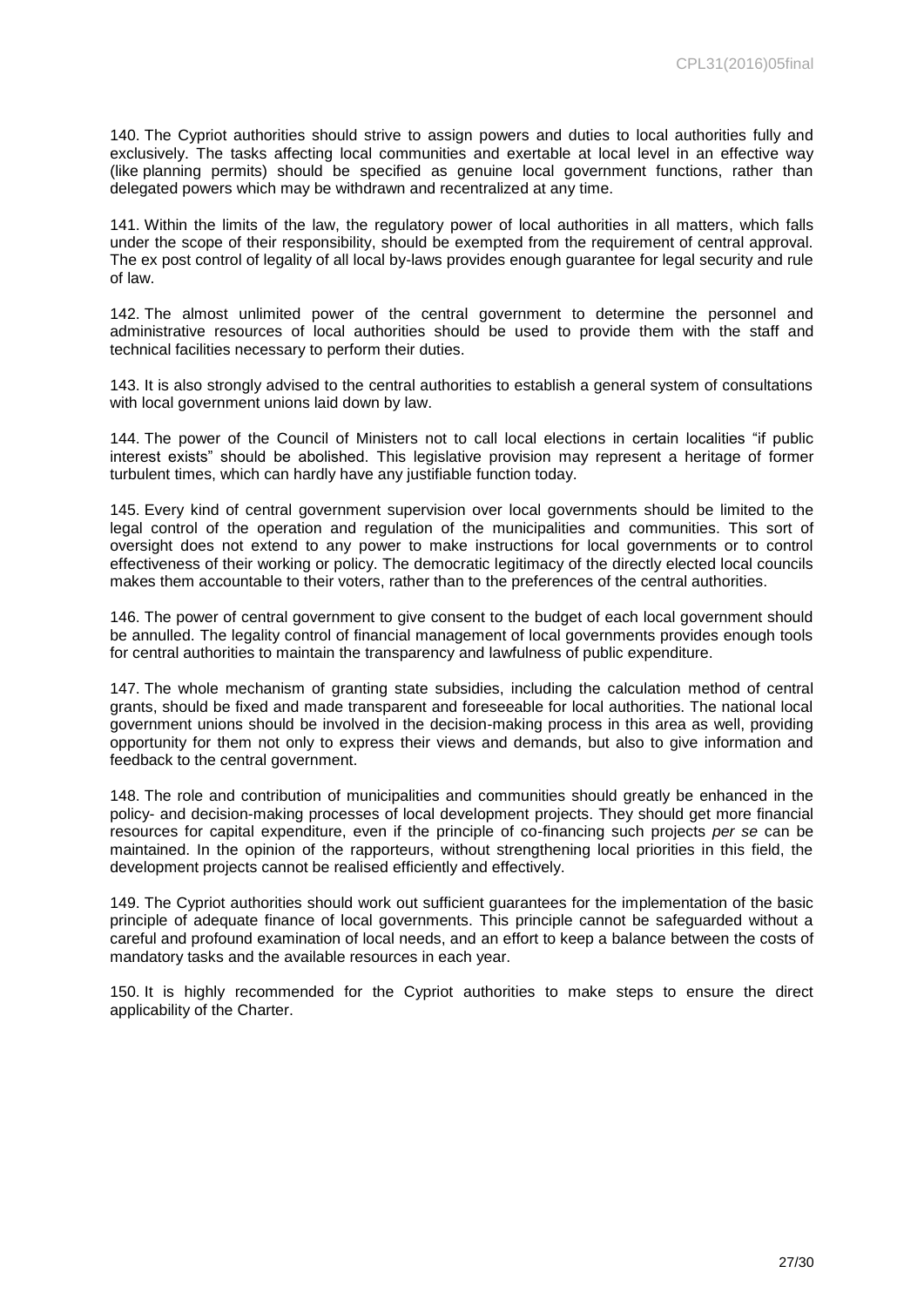## <span id="page-27-0"></span>**Appendix 1 – Programme of the Congress monitoring visit to the Republic of Cyprus**

### **CONGRESS MONITORING VISIT TO CYPRUS (05 - 07 April 2016)**

### **PROGRAMME**

### **Congress delegation:**

| <b>Rapporteurs:</b> |                                                                                                                                                                                              |
|---------------------|----------------------------------------------------------------------------------------------------------------------------------------------------------------------------------------------|
| Mr Bernd VÖHRINGER  | Rapporteur on local democracy<br>Chamber of local authorities, EPP/CCE <sup>8</sup><br>Member of the Monitoring Committee of the Congress<br>Lord Mayor of Sindelfingen (Germany)            |
| Ms Randi MONDORF    | Rapporteur on regional democracy<br>Chamber of Regions, ILDG <sup>9</sup><br>Member of the Monitoring Committee of the Congress<br>Member of the Regional Council of Copenhagen<br>(Denmark) |

### **Congress Secretariat:**

| Ms Stéphanie POIREL | Secretary to the Monitoring Committee |
|---------------------|---------------------------------------|
| Mr Alexis VISCOVI   | Assistant to the Monitoring Committee |

## **Consultant:**

| Mr Zoltan SZENTE | Member of the Group of Independent Experts on           |
|------------------|---------------------------------------------------------|
|                  | the European Charter of Local Self-Government (Hungary) |

### **Interpreters:**

Ms Irina PIPIS

Ms Maria HOUVARDA LOUCA

 $\overline{a}$ 

<sup>8</sup> EPP/CCE: European People's Party Group in the Congress

<sup>9</sup> ILDG: Independent Liberal Democrat Group in the Congress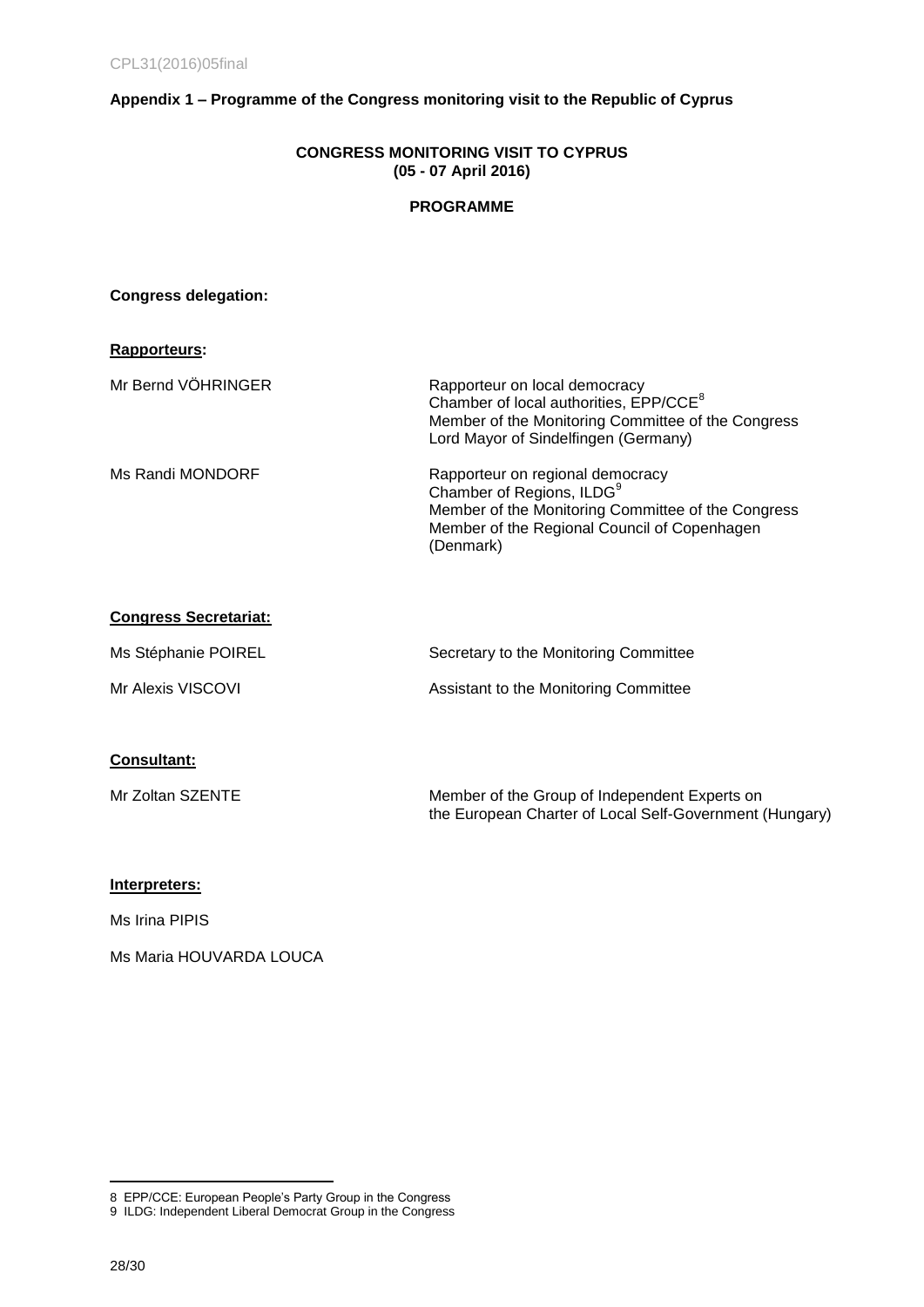#### **Tuesday 5 April 2016 Nicosia**

**Joint meeting with the members of the National Delegation of Cyprus to the Congress and the members of the Union of Cyprus Municipalities and the Union of Cyprus Communities:** 

- **Cypriot delegation to the Congress:**
- **Mr Stavros YEROLATSITES**, Head of the Cypriot delegation to the Congress, Councillor of the Municipality of Strovolos
- **Mr Lefteris PERIKLI**, Vice-President of the Cypriot delegation to the Congress, President of the Aphesia Community Council
- **Ms Efterpi ORPHANIDOU**, Municipal councillor of Yermasoyia
- **Ms Anna Maria KREMMOU**, Municipal councillor of Lapithos
- **Ms Frosto ARMOSTI**, President of the Sin. Anthoupolis Community Council
- **Mr Marios ZACHARIADES**, President of the Kelokedara Community Council
- **Independent Expert:**
- **Mr George COUCOUNIS**, Member of the Group of Independent Experts
- **Union of Cyprus Communities:**
- **Mr Andreas KITROMILIDES**, President of the Union of Cyprus Communities
- **Union of Cyprus Municipalities:**
- **Mr Constantinos YIORKADJIS**, Vice-President of the Union of Cyprus Municipalities, Mayor of Nicosia

**Nicosia Capital City Council:** 

**Mrs Eleni LOUCAIDOU**, Deputy Mayor of Nicosia

### **Expert:**

**Mr George COUCOUNIS**, Member of the Group of Independent Experts

### **Ministry of the Interior:**

 **Mr Constantinos NICOLAIDES**, Permanent Secretary to the Minister of the Interior